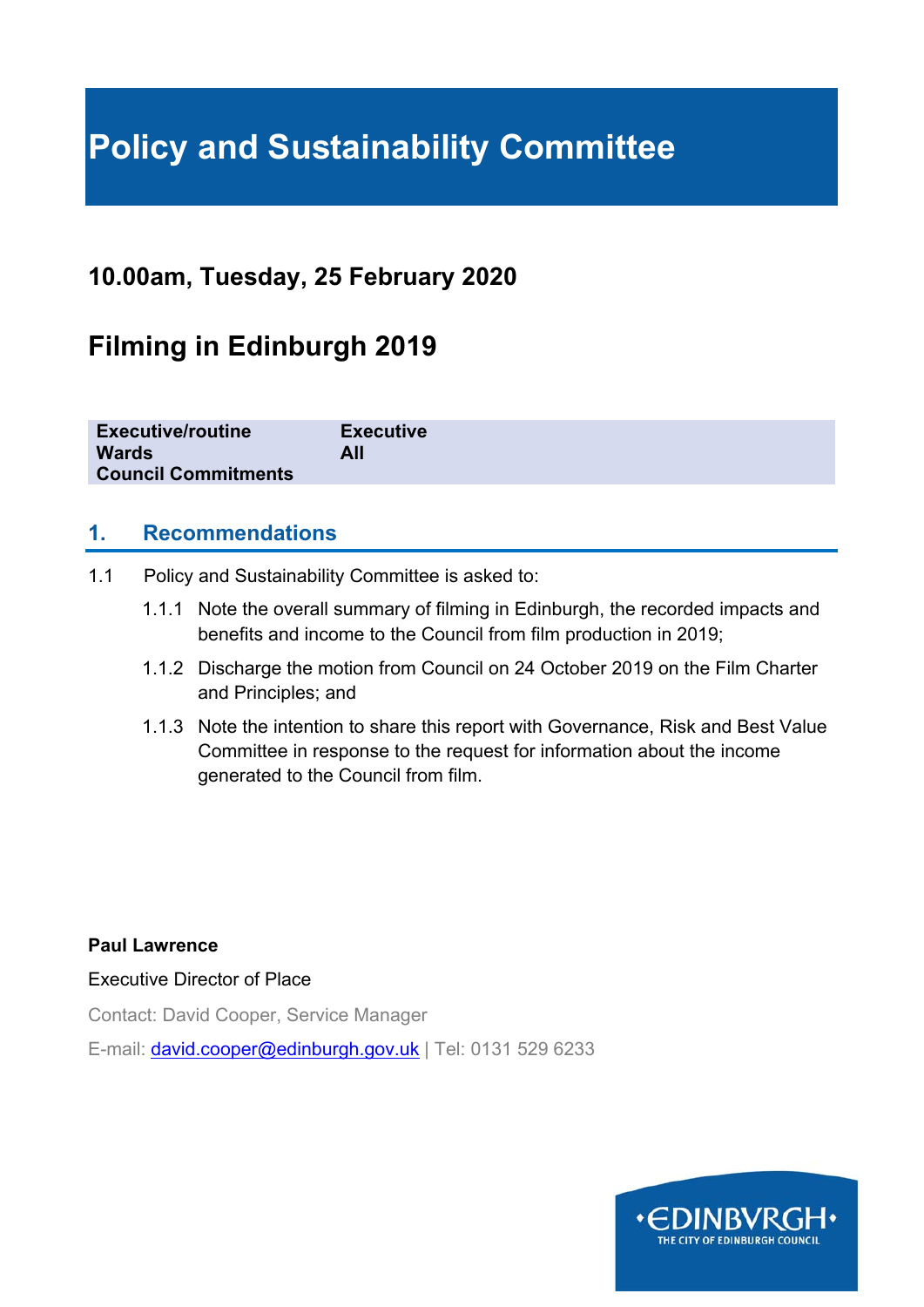**Report** 

## **Filming in Edinburgh in 2019**

## **2. Executive Summary**

2.1 This report provides Committee with an annual report on filming in Edinburgh in 2019 and provides details on the impacts and benefits, as well as information on the income generated for the Council from filming.

## **3. Background**

- 3.1 On 6 March 2014, the Council's Economy Committee approved an update to the Film Charter for the city. Although the Charter is not legally binding on either the Council or filmmakers, it was developed to encourage film production companies to choose Edinburgh. The Charter was developed with Film Edinburgh (then Edinburgh Film Office) and sets out how the Council and the Film Edinburgh will facilitate filmmaking in the city.
- 3.2 On 29 January 2019, Culture and Communities Committee approved an update to the Code of Practice for filming in Edinburgh. This built on previous versions of the Code and reflected the most recent feedback from residents and businesses.
- 3.3 City of Edinburgh Council support a "film friendly" approach and recognise the benefits to the Edinburgh Economy through securing film productions in the city.
- 3.4 In August 2019, the Governance Risk and Best Value Committee requested details of the income generated for City of Edinburgh Council from filming in the city.
- 3.5 On 24 October 2019, Council approved an adjusted motion from Councillor Mowat on the Film Charter and Principles:
	- 3.5.1 Council notes the recent filming of Fast and Furious and Eurovision in the City and the Council's commitment to filming as detailed in the Film Charter; that this filming is happening after a busy summer which saw a number of streets closed and that this filming then required further street closures;
	- 3.5.2 Calls for a report in two cycles to Policy and Sustainability Committee detailing the known impacts and benefits. However, notes that many of these will be intangible.
- 3.6 Film Edinburgh's role is to attract and facilitate film and television productions to Edinburgh. They provide a film office service, promoting Edinburgh as a filming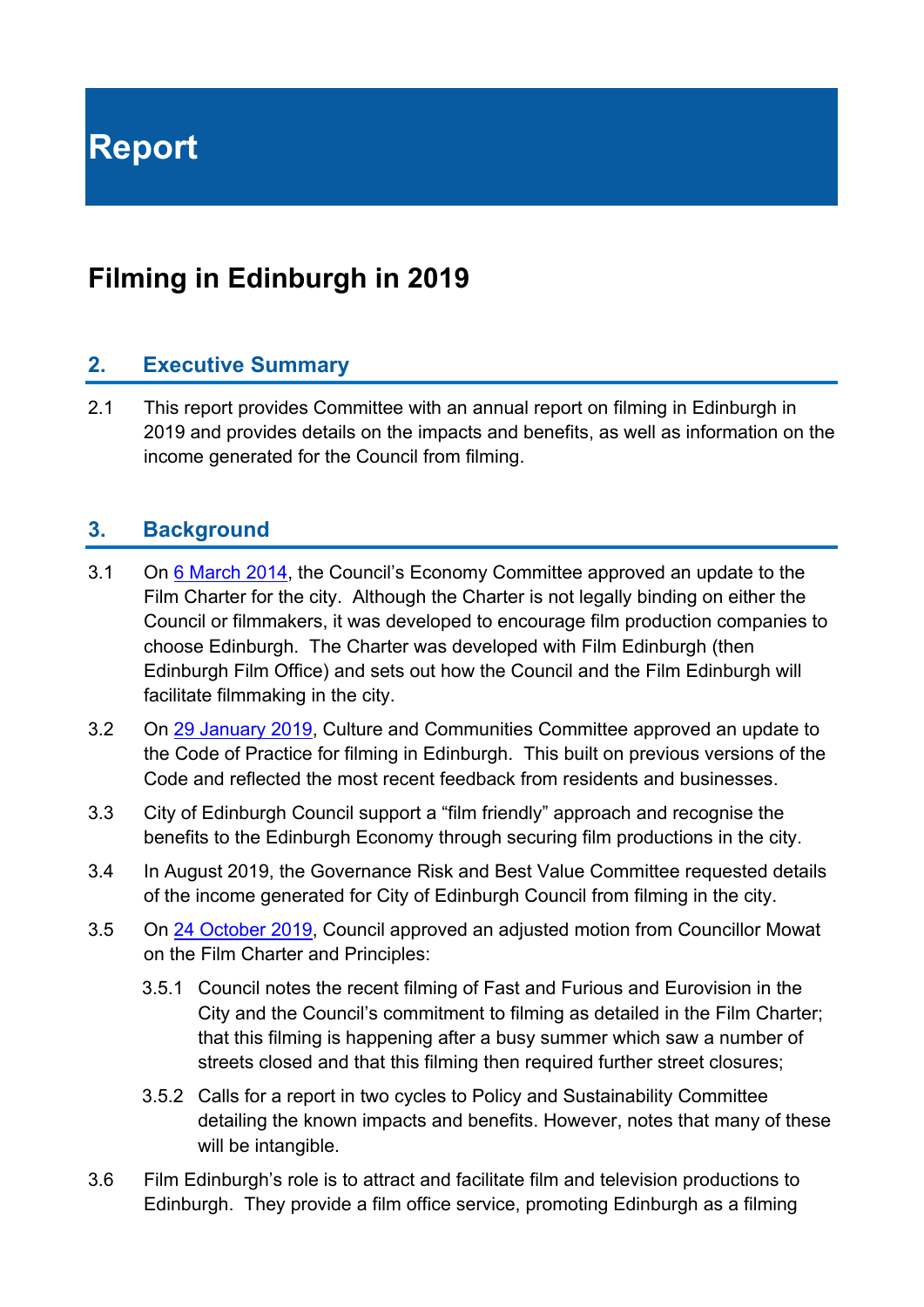destination and dealing with all filming enquiries to facilitate filming in the city. As a result, this encourages more production within the city driving wider economic benefit through greater activity and the support of the local production community. Film Edinburgh's role is not limited to City of Edinburgh but also extends to include both East Lothian and Scottish Borders.

3.7 Film Edinburgh is one of the brands which operates through Marketing Edinburgh Limited. The importance of film to the city was recognised by the Council in February 2019 when considering the funding allocated to Marketing Edinburgh and subsequently the Housing, Homelessness and Fair Work Committee and the Board of Marketing Edinburgh have agreed that the responsibilities for film (under the Film Edinburgh brand) will transfer to City of Edinburgh Council as soon as practicable but no later than 1 April 2020.

## **4. Main report**

### **Filming in Edinburgh, East Lothian and Scottish Borders 2019**

- 4.1 Appendix 1 provides an annual report from Film Edinburgh of filming in Edinburgh, East Lothian and the Scottish Borders during 2019. This shows there has been a significant increase in enquiries and economic impact of film since 1995 and in 2019:
	- 4.1.1 340 productions filmed in the area;
	- 4.1.2 There were 480 enquires, with a conversion rate of 71%;
	- 4.1.3 The city economic impact is calculated as £14.4m (with a 3% multiplier applied). This is significantly more than was anticipated and reflects the direct impact of a Hollywood production in the city.
	- 4.1.4 The number of productions and economic impact is broken down as follows:
		- 4.1.4.1 19 feature films/tv dramas (economic impact £10m);
		- 4.1.4.2 114 factual or light entertainment (economic impact £751,000);
		- 4.1.4.3 162 commercials or corporate filming (economic impact £3.3m); and
		- 4.1.4.4 44 other filming activities (e.g. shorts, art etc) (economic impact £33,000).

## **Impact of Fast and Furious 9**

- 4.2 In 2019, Edinburgh hosted two major film productions Fast and Furious 9 and Eurovision.
- 4.3 The production of Fast and Furious in September 2019 followed swiftly on from the Summer Festival period in August which saw the introduction of Summertime Streets (the closure of some city centre streets to improve public safety during the busy period) and took place at the same time as significant Scottish Gas Network (SGN) roadworks in the city centre.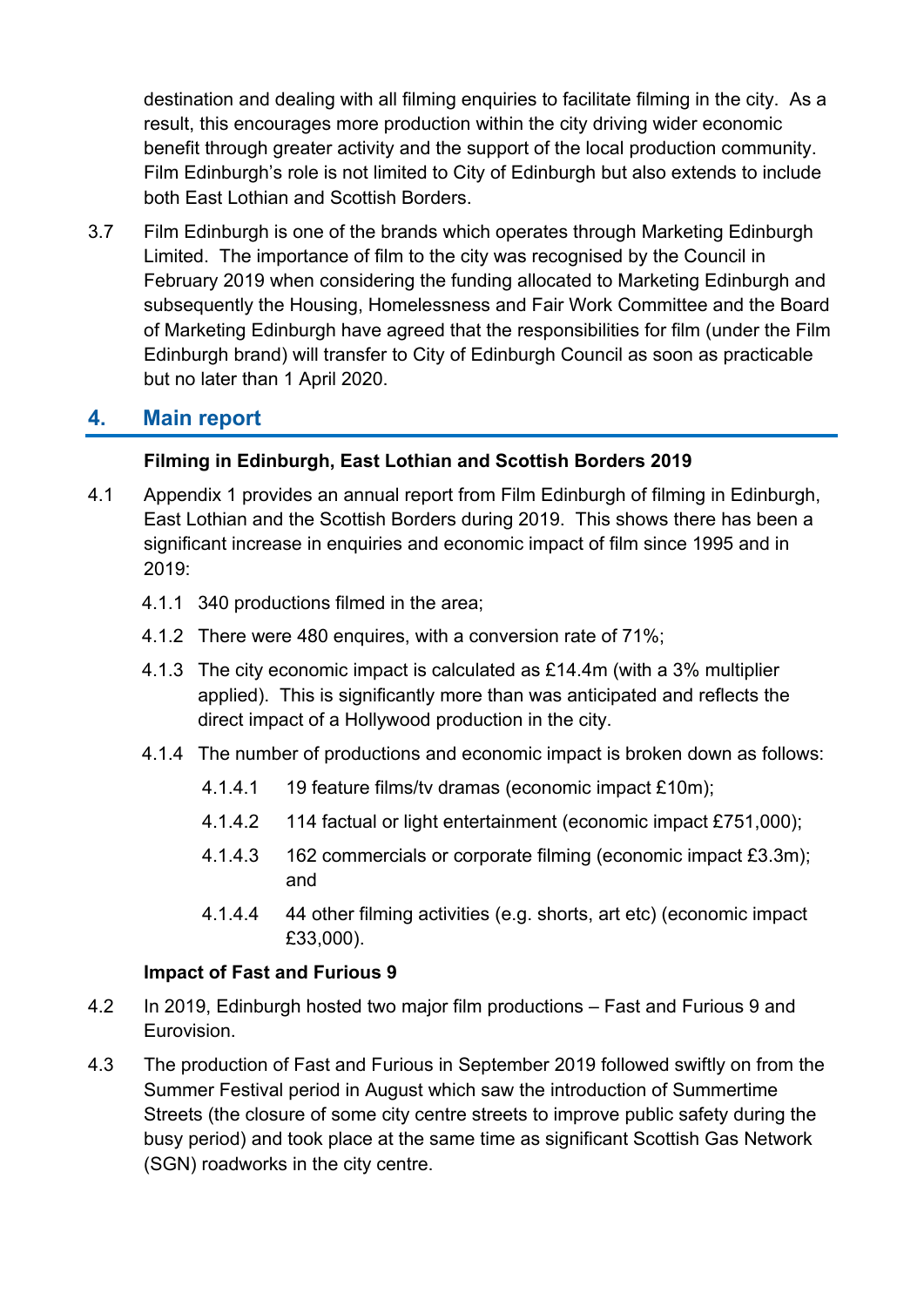- 4.4 Film Edinburgh and the production company for Fast and Furious worked closely with Council Officers, Emergency Services and Public Transport Operators to minimise the impact of the required closures for filming, alongside other works in the city. 25 complaints were recorded by the Council's roads team in respect of the combined closures for Fast and Furious and SGN works.
- 4.5 The most significant impact on public transport resulted from the closure of Waterloo Place and Regent Road for 10 days. There were:
	- 4.5.1 Seven Lothian Buses which normally travel to West Lothian from Waterloo Place but were started/terminated on George Street;
	- 4.5.2 All First Bus services which start/terminate here were changed to George Street; and
	- 4.5.3 A further eight Lothian Buses to East Lothian normally travel through this location and were diverted via London Road. As SGN were working on London Road then, journey times were slightly increased.
- 4.6 As set out in the Code of Practice for filming in Edinburgh, the responsibility for engagement and communications with local businesses and residents lies with the production company. In the case of Fast and Furious these discussions began approximately three months prior to filming and filming was delayed to avoid the Summer Festival period.
- 4.7 In total, Fast and Furious were filming in Edinburgh for 19 days across 11 locations, with an additional 68 days for preparation and strike (the tidy-up period following filming) totalled 68 days.
- 4.8 In total, 1,940 people were employed on the film, including 1,440 local people (of which 50 people were new entrants to film and were employed as location marshals).
- 4.9 Due to the significant impact of Fast and Furious filming in the city, the economic impact has been calculated at £5.2m (normally economic impact is calculated across the year rather than by individual production). The summary in Appendix 1 also shows significantly heightened media activity in the city including:
	- 4.9.1 26 pieces of print media in local and national publications;
	- 4.9.2 broadcast news pieces on radio and television;
	- 4.9.3 eight of the top 40 most read Edinburgh Evening News stories in September;
	- 4.9.4 Social media coverage included Tweets with a total reach of almost 4.3 million (52 of the 404 Tweets were negative (e.g. streets closed, mass disruption) while the remaining 352 were positive; and
	- 4.9.5 The main stars also posted positive messages thanking Edinburgh and City of Edinburgh Council on Instagram including Vin Diesel (58.9M followers), Chris Bridges (11.3M followers) and Tyrese Gibson (11.5M followers).
- 4.10 The total income recovered by the Council for Fast and Furious was £180,000.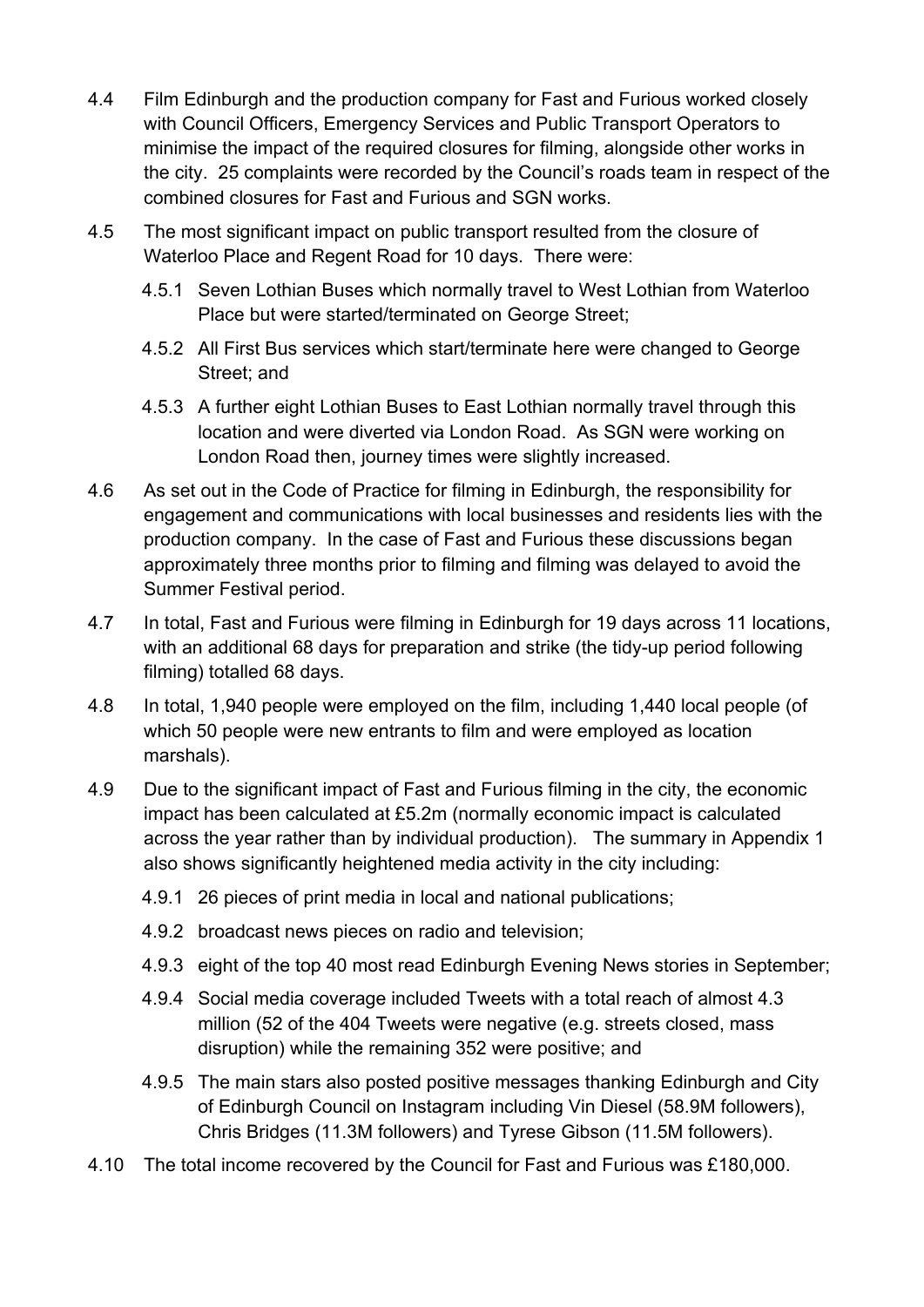### **Impact of Eurovision**

- 4.11 Eurovision filmed in the city in October 2019 over seven days, with 29 streets affected for short periods.
- 4.12 As with Fast and Furious, the production company engaged and communicated directly with local businesses and residents directly, although there were no pedestrian routes closed during filming and therefore most businesses could remain open during filming.
- 4.13 Once again local people new to film were offered the opportunity to apply for roles as location marshals.
- 4.14 In total, 200 people were employed on the filming of Eurovision.

### **Income to the Council from Filming**

- 4.15 In 2019 the total amount of income generated to the Council from filming in the city was £249,186.
- 4.16 The breakdown below shows the income recorded by directorate in 2019:

**Place** 

| 4.16.1           | <b>Parking Services</b>            | £160,592 |
|------------------|------------------------------------|----------|
| 4.16.2           | <b>Roads Events and localities</b> | £11,114  |
| 4.16.3           | <b>Permits</b>                     | £9,199   |
| 4.16.4           | Parks, Greenspaces and Cemeteries  | £22,268  |
| 4.16.5           | <b>Street Lighting</b>             | £1,600   |
| 4.16.6           | <b>Waste and Cleansing</b>         | £5,494   |
| 4.16.7           | <b>Bus Shelters</b>                | £15,220  |
| 4.16.8           | <b>Street Furniture</b>            | £2,900   |
| 4.16.9           | Traffic Lights                     | £1,200   |
| 4.16.10          | <b>City Chambers Events</b>        | £2,600   |
|                  |                                    |          |
| <b>Resources</b> |                                    |          |
| 4.16.11          | <b>Facilities Management</b>       | £11,000  |
| 4.16.12          | <b>Property Services</b>           | £6,000   |

## **5. Next Steps**

5.1 It is intended that Film Edinburgh will continue to encourage production and filming to locate in Edinburgh, in line with the Film Charter and Code of Practice for Filming.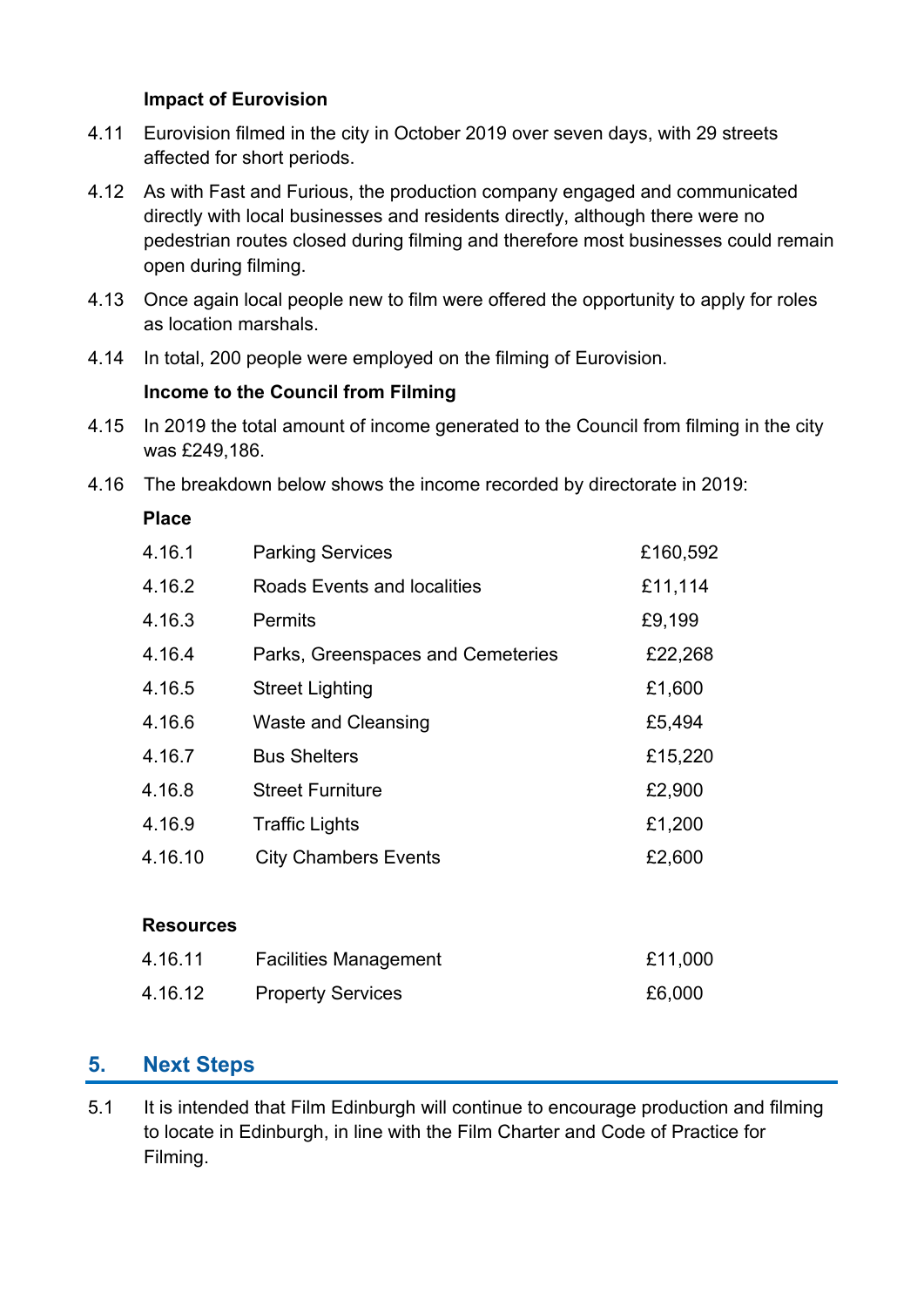5.2 It is intended that the responsibilities of Film Edinburgh will transfer to the Council by the end of financial year 2019/20. This will strengthen links between the various Council services which are involved and impacted by film production in the city.

## **6. Financial impact**

6.1 Filming in Edinburgh during 2019 generated £249,186 in income to the Council in 2019.

## **7. Stakeholder/Community Impact**

- 7.1 Extensive consultation was undertaken in the development of the Film Charter and Code of Practice for Film. As the Code of Practice has been updated, further consultation has taken place.
- 7.2 The Code of Practice for Filmmakers was written with the local community in mind and is any local residents and businesses.
- 7.3 For individual productions, engagement and communication with local residents and businesses affected by planned film production is the responsibility of the production companies and not the Council or Film Edinburgh.

## **8. Background reading/external references**

- 8.1 None.
- **9. Appendices**
- 9.1 1. Film Edinburgh Annual Report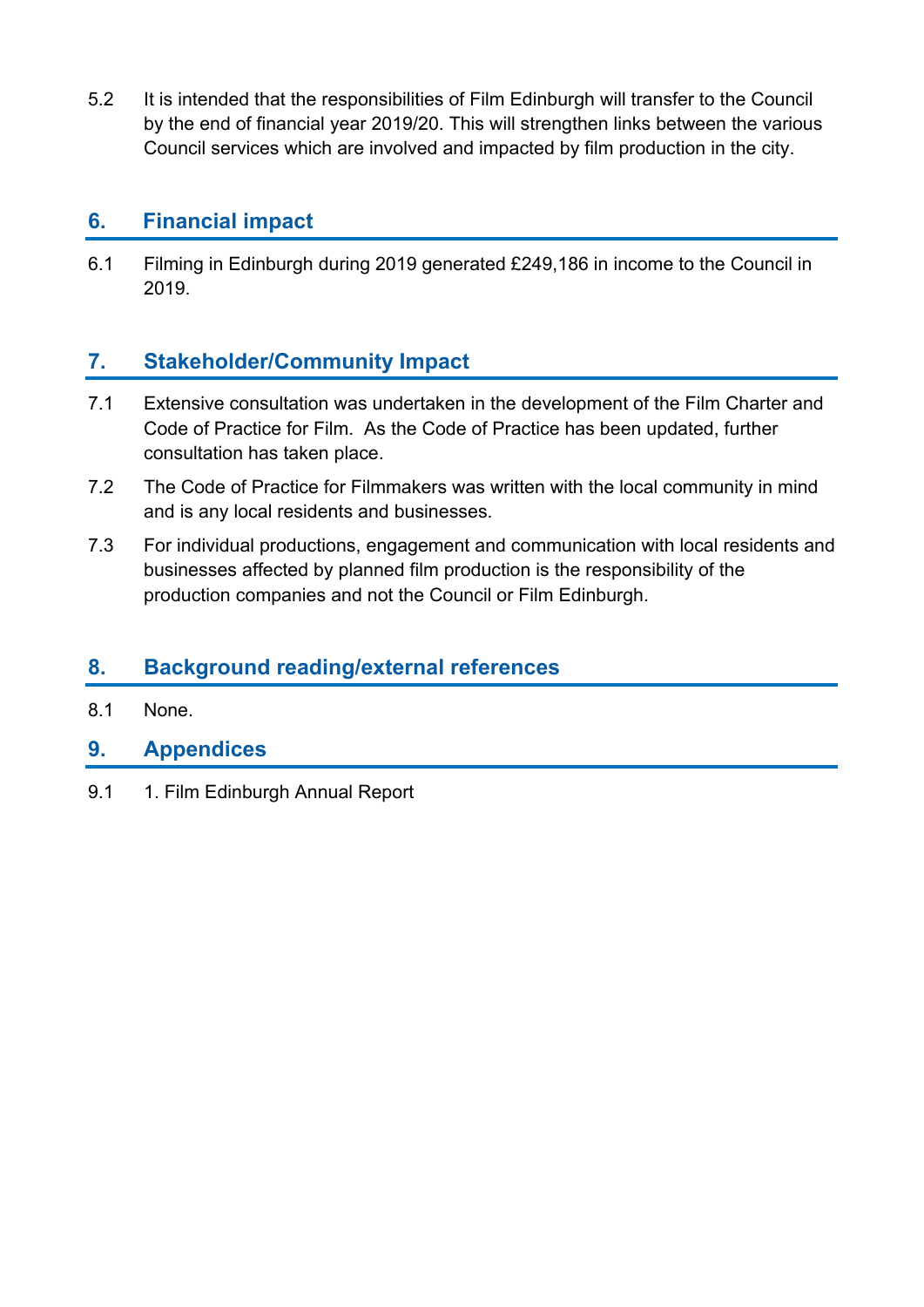

#### **Film Edinburgh Report on filming in the Edinburgh city region in 2019**

- 1. Annual report on filming in the Edinburgh city region in 2019
- 2. Costs of filming in the city of major film productions: FF9 & Eurovision
- 3. Revenue to City of Edinburgh Council from filming in 2019

#### --

#### **1. Annual report on filming in the Edinburgh city region in 2019**

#### **Context**:

Film Edinburgh's role is to promote and develop the Edinburgh city region as a filming destination, attracting and facilitating film and TV productions that promote the city / region as an inspirational destination throughout the UK and around the world. The amount and value of filming across the UK is on an upwards trajectory thanks to UK Tax Relief for feature films and high-end TV dramas and the weaker pound, with the value of these productions in the UK in 2018 at over £3.1 billion of which £2.4 billion came from inward investment productions based in film studios. The figure for 2019 is expected to continue to rise.

| <b>KPIs:</b>                      | <b>Target</b>  | Actual                                             | 2018 filmed productions*                                                               | Actual      | Value |
|-----------------------------------|----------------|----------------------------------------------------|----------------------------------------------------------------------------------------|-------------|-------|
| Enguiries                         | 450            | 480 (+0%)                                          | Feature films/TV dramas                                                                | 19 (+36%)   | £10M  |
| Conversions                       | 60%            | 71% (+5%)                                          | Factual/Light Ent.                                                                     | $114 (+8%)$ | £751K |
| City economic impact              | £4.5M          | £14.4M<br>$(+153%)$<br>3%<br>(incl.<br>multiplier) | Commercials/Corporates                                                                 | 162 (+18%)  | £3.3M |
| Locations                         | 40             | 32 (-37%)                                          | Other (shorts, art)                                                                    | 44 (-27%)   | £33K  |
| Revenue to Marketing<br>Edinburgh | £12,000        | £17,000<br>(+47%)                                  | *See detailed breakdown by<br>genre                                                    |             |       |
| Industry workshops                | $\overline{2}$ | 4                                                  | $***$<br>list of filmed<br>Full<br>productions available at the<br>end of this report. |             |       |

#### **2019 Results:**

2019 once again proved to be a huge spike in the value of film and TV production in the Edinburgh city region, with a total of 340 filmed productions choosing to shoot in Edinburgh, East Lothian and the Scottish Borders with an economic impact of £14.4 million: an increase of 153% on 2018. This includes expenditure on local crew and facilities, locations and services, accommodation and transportation. The spike was largely the result of attracting a major Hollywood production which single-handedly created a third of the economic benefit to the city.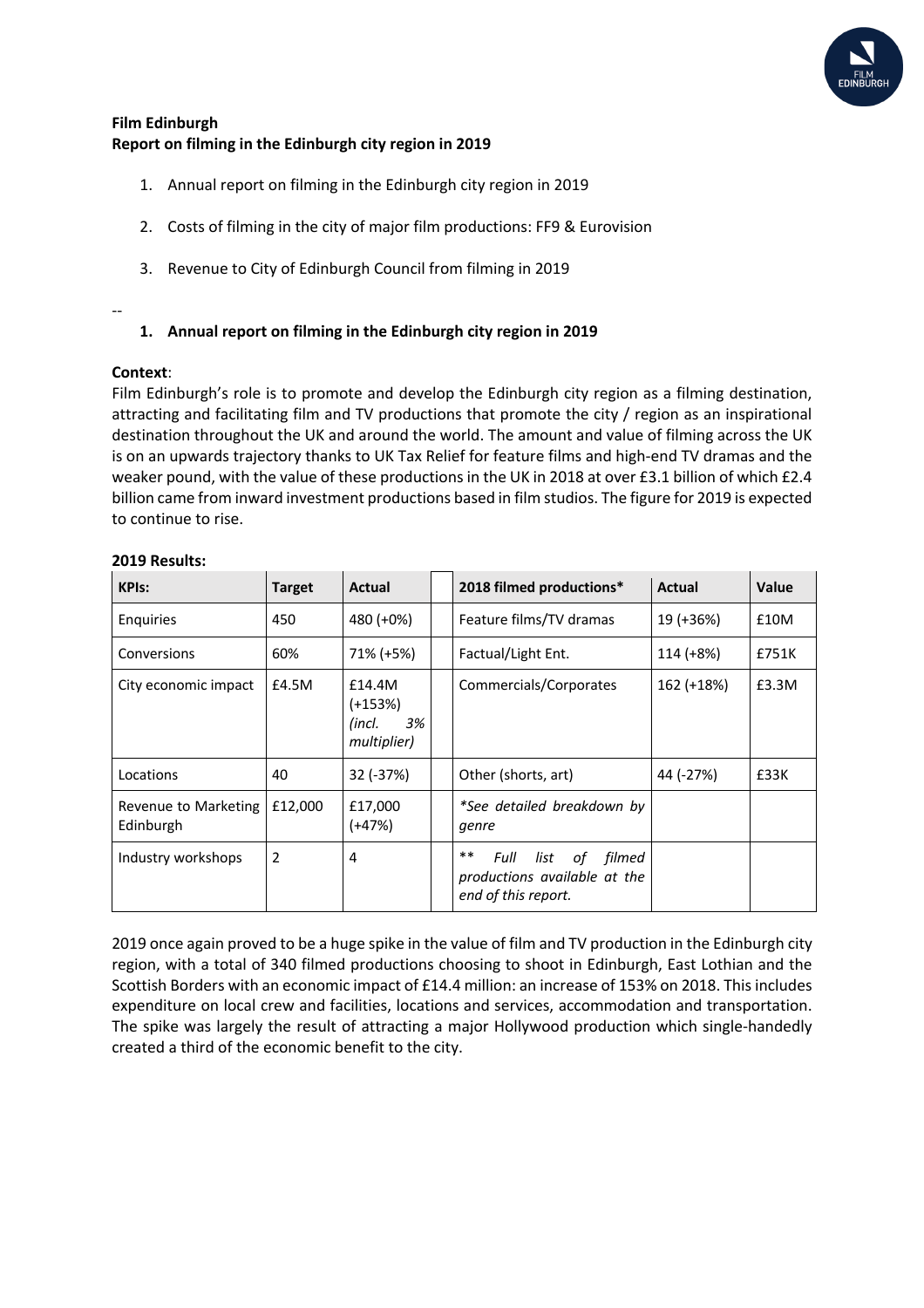





The biggest production of the year in Edinburgh was *Fast & Furious 9,* one of the most popular film series of all time, which chose Edinburgh city centre as one of its key locations, putting the city centre stage to hundreds of millions of fans around the world. Filming took place over 19 days in September 2019 with a further 2 months of prep and strike surrounding the filming days. Further, the Edinburgh city region hosted the Will Ferrell comedy *Eurovision* which filmed for 7 days in the capital; Julian Fellowes new series *Belgravia* in which Edinburgh's Old and New Town and stately homes in the region stand in for 19th century London and home counties; *Outlander series 5* which features coastal locations and stately homes in the region; *Vera series 10* which filmed for a week in Burnmouth Harbour; *Elizabeth Is Missing* starring Glenda Jackson which filmed on Portobello Beach, and Netflix drama *Princess Switch 2* which based in Edinburgh for two months over the prep and production period.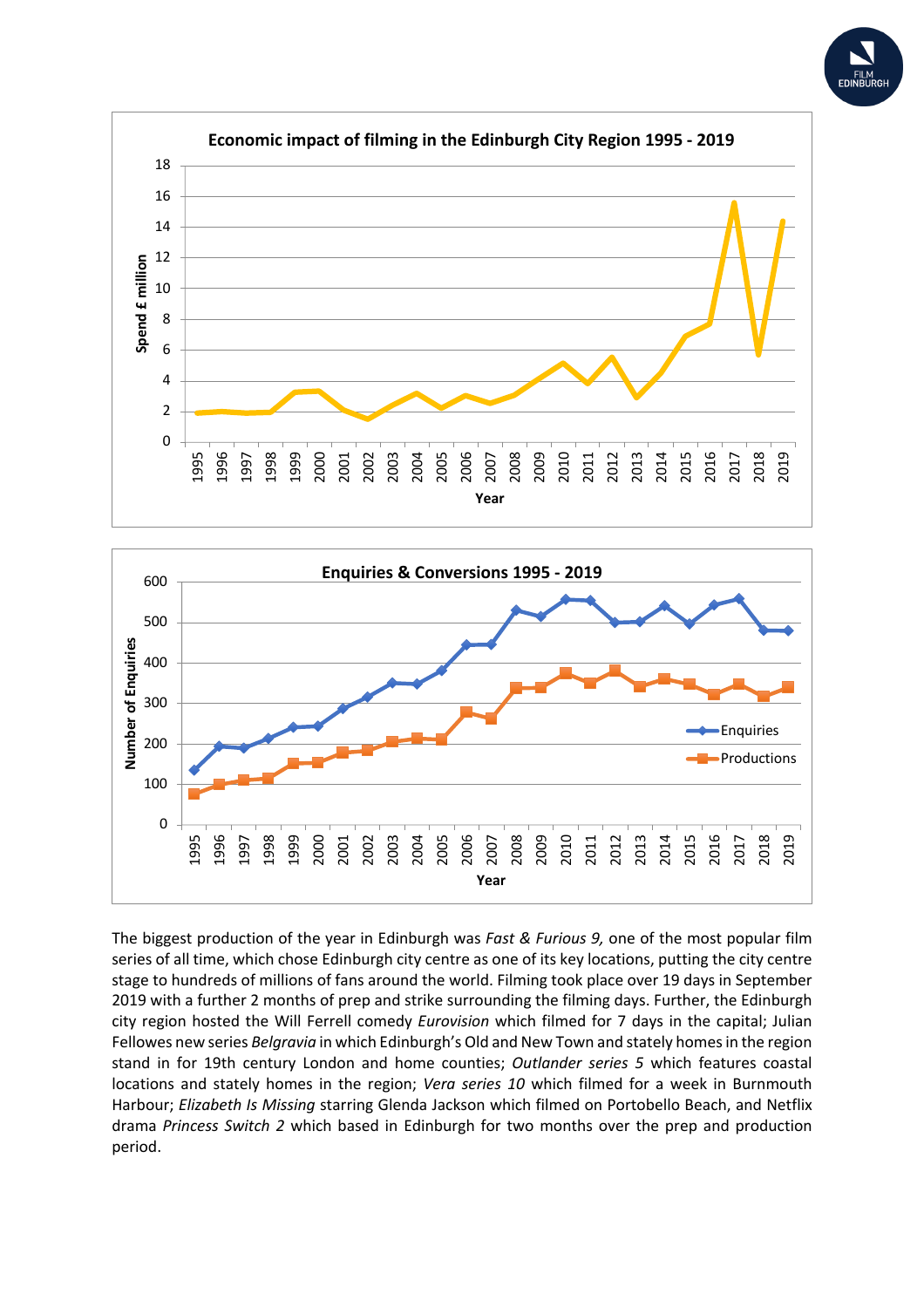

Also showcasing the city region to millions of viewers around the UK were 114 factual TV and light entertainment shows including: *Bargain Hunt*, which is regularly watched by over 2 million viewers; *Downfall*, a historical documentary for BBC 4 about CharlesI, *How The Victorians Built Britain* focusing on the Forth Bridge; *Scot Squad, Strictly Come Dancing* and *Britain's Got Talent; Test Drive*, *Landward,*  children's shows *All Over The Place* and *The Dengineers, Grand Tours of Scotland's Lochs, DIY SOS, Emeli Sande's Street Symphony, Great British Railways* and *Great British Car Journeys, Barging Britain, The One Show,* and US game show *Wheel of Fortune.* Factual and light entertainment shows, while having a relatively low economic and physical impact, can reach audiences of up to 10 million in the UK (*Strictly Come Dancing / BGT)*, while property and antiques shows often devote a full prime time hour to a region.

At the end of 2018, news came that a film studio will be opening its doors in the old Pelamis warehouse in Leith which bodes well for our future ability to attract high-value film and TV dramas to the city region. The next hurdle will be building up the local crew base, but this will follow naturally from increased amounts of production and employment opportunities and creates the opportunity for links to local schools and colleges.

With the production workforce in mind, Film Edinburgh sponsored the well-regarded workshop for new entrants 'Hit The Ground Running' in order to bring it to Edinburgh in January 2019 and again in November 2019, recruiting 10 trainees from Edinburgh, East Lothian and the Scottish Borders on each occasion. In order to raise awareness among the local crew of the depth and breadth of production personnel and services based in the region, Film Edinburgh hosted two networking events for crew and services listed in Film Edinburgh's Production Guide – our local directory of such services. At the end of the year, and after the annual review of listings, Film Edinburgh's Production Guide contained 312 crew (+11%), 126 production services (-25%) and 65 production companies (+12%) based in the Edinburgh city region.

Until such time as the film studio opens its doors officially, it is the Edinburgh city region's locations which are the primary draw for visiting productions, and Film Edinburgh continued to grow its locations library, with a total of 892 active locations in Edinburgh, 176 locations in East Lothian and 298 locations in the Scottish Borders.

#### 2. **Impact of major film productions in Edinburgh: Fast & Furious 9 / Eurovision**

**Fast & Furious 9** filmed in the City of Edinburgh over 19 days in September 2019 in 11 different areas of the city centre with a further 68 days of prep and strike. Filming locations were:

- Waterloo Place/Calton Road (5 days)
- Chambers Street/South College Street (2 days)
- Parliament Square/Lawnmarket (3 days)
- Victoria Street (0.5 days)
- Cockburn Street (1 day)
- George Street (2 days)
- Cowgate (0.5 days)
- St Vincent Street (2 days)
- Mound (0.5 days, coinciding with a closure for Let's Ride)
- Melville Street (2 days)
- West Port (0.5 days)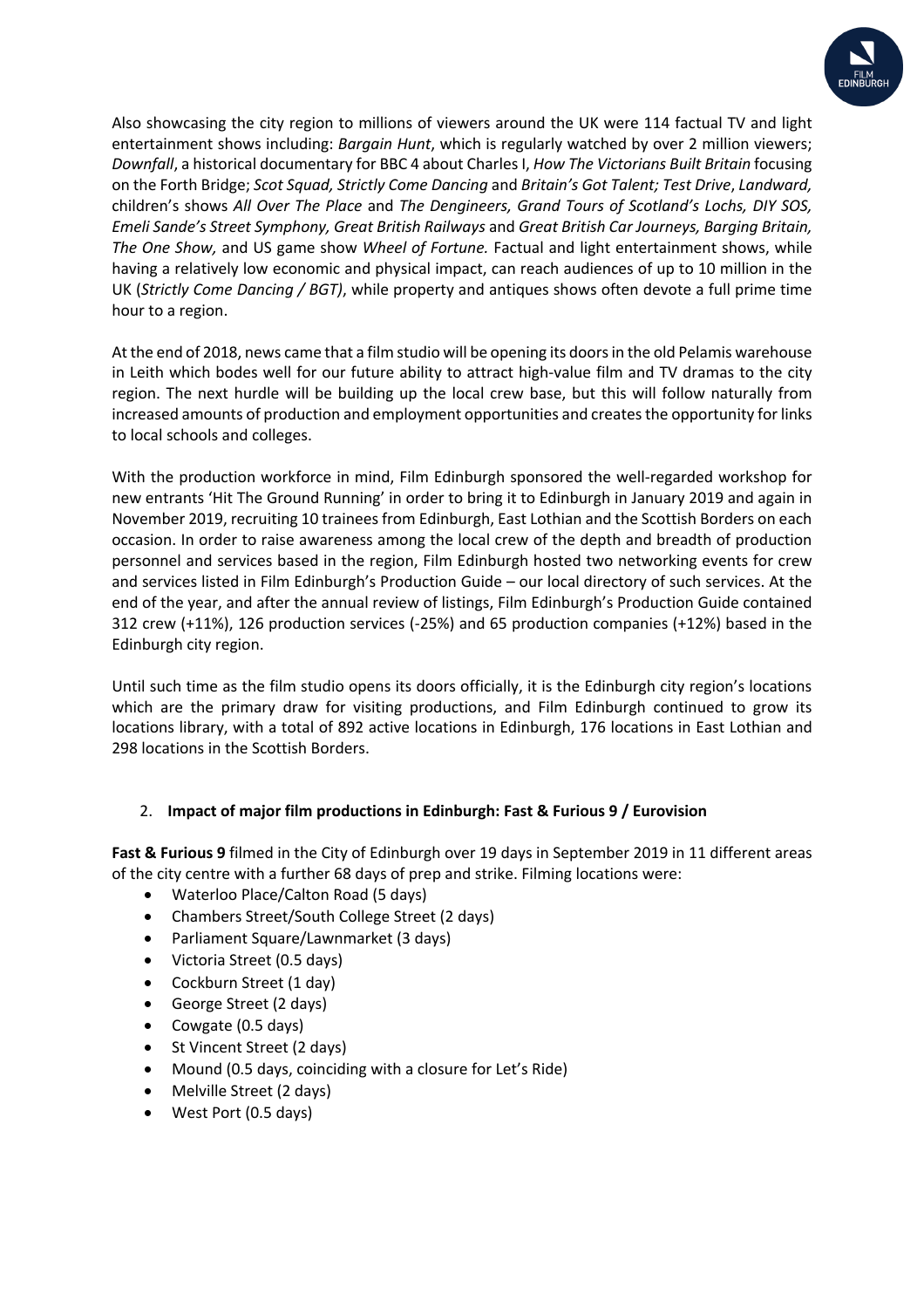

During filming, streets where filming was taking place were closed to traffic with further parking restrictions in place in streets immediately surrounding the filming locations: 79 streets in total over the course of the entire filming schedule. It is important to note that the film production company worked with the Council to schedule the filming so that impact was dispersed and minimised at each location, with filming moving from one area to the next rather than at the same time, the only exception being two days of cross-over at Lawnmarket and Waterloo Place.

Planning involved consultation with Council services (Roads Events, Public Safety, Localities, Permits, Parking, Street furniture, Environmental Safety, Waste & Cleansing, Facilities Management, Estates) as well as the Emergency Services, Lothian Buses and First Bus and local businesses. It was agreed that pedestrian access should be maintained out-with 'takes', with the exceptions of Lawnmarket, Victoria Street and Cockburn Street and streets touching these locations which were closed to pedestrians for public safety.

As laid out in the Filming Charter, costs for services deployed by the Council were recuperated, and location fees charged for Council property that was hired by the production company: the City Chambers and the old Royal High School. In total, Council charges for Fast & Furious 9 came to £180,000.

The production company came to private arrangements with all of the businesses and residents in the streets that would be closed for filming. As per the Code of Practice for Filmmakers, the production company communicated with all businesses and residents in the streets near the filming locations to make them aware of their proposals and give them time to raise any queries or concerns. Initial contact was made two, and in some cases, three months ahead of filming.

The Roads Events Department handled 25 complaints during the filming. Some of these related to SGN works increasing travel time in the east of the city, while others related to concerns about road closures included in the Temporary Traffic Regulation Order which were in fact listed so that Police Scotland could provide an escort, with therefore little or no impact on traffic.

Over 500 film crew came to Edinburgh with the production company, with a resulting boost to accommodation providers and the hospitality sector. But the production company also gave employment to a further 1440 local people, including 856 'extras' and over 50 local new entrants to the film industry who were given jobs as location marshals.

In total, the economic impact of Fast & Furious 9 to the City of Edinburgh was £5.2 Million.

In addition to the direct economic impact, the city benefited from a heightened level of media attention. Media coverage included 26 pieces of print media in local and national publications, 3 broadcast news pieces on radio and television. 8 of the top 40 most read Edinburgh Evening News stories in September were about Fast & Furious, with a readership over 340 million for these pieces. Social media coverage included Tweets with a total reach of almost 4.3 million. 52 of the 404 Tweets were negative (e.g. streets closed, mass disruption) while the remaining 352 were positive. Many of the main stars also posted positive messages thanking Edinburgh and City of Edinburgh Council on Instagram including Vin Diesel (58.9M followers), Chris Bridges (11.3M followers) and Tyrese Gibson (11.5M followers).

In contrast, the filming of Will Ferrell's **Eurovision** in Edinburgh was a smaller affair. Filming took place over only 7 days in October 2019 in Edinburgh's Old and New Towns, Holyrood Park and Newhaven. Roads where filming was taking place were closed to traffic during the filming period, with streets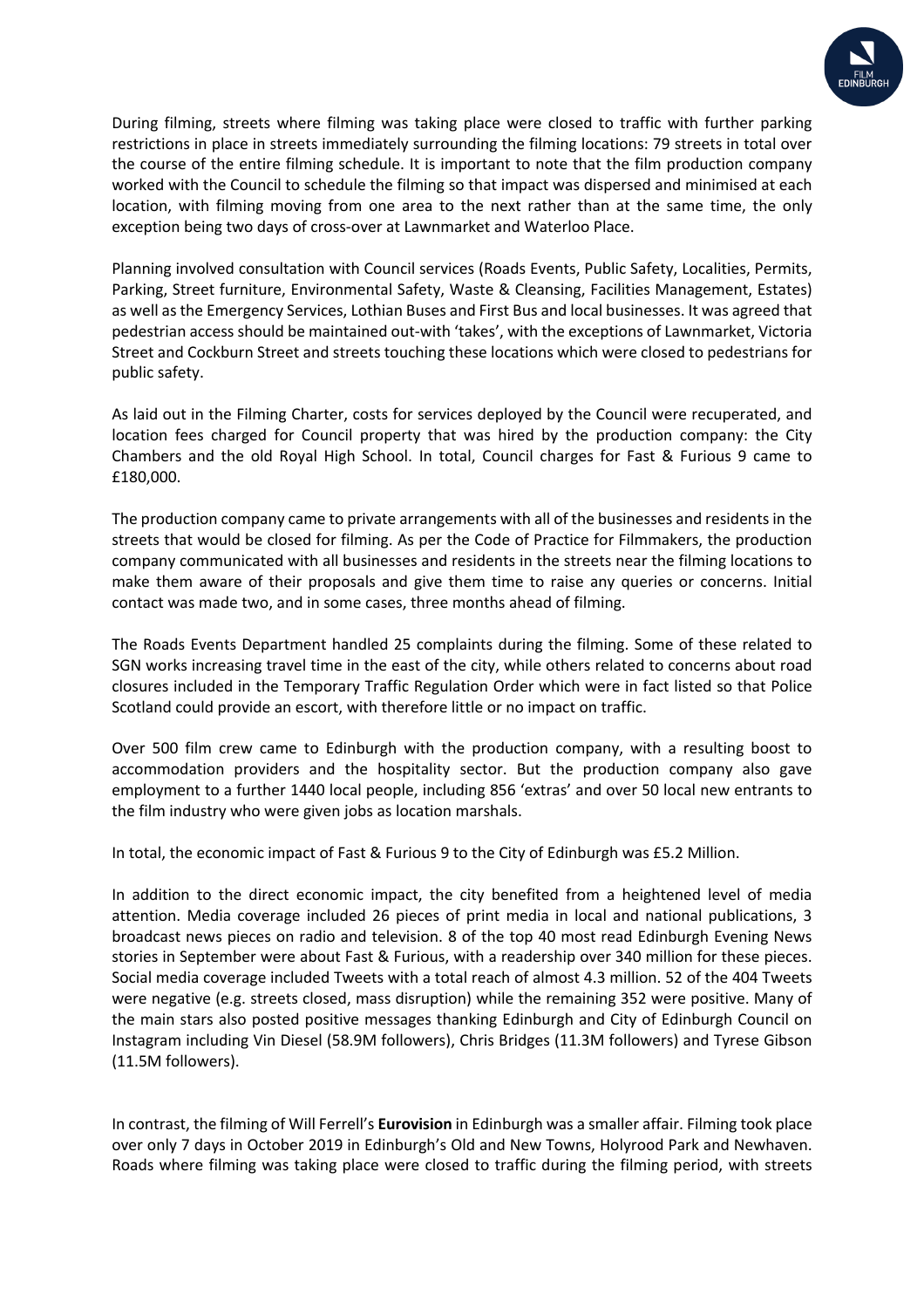

nearby affected by parking restrictions, with a total of 29 streets affected for short periods across the filming schedule. Once again costs for council services were recuperated and location fees charged for hire of Council property. There were no pedestrian closures which meant that businesses could remain open during filming, though the production company came to private arrangements with any that experienced a direct loss of revenue.

Private arrangements were made with the locations that were used by the film production company one or two months ahead of filming. Notification to residents and businesses near the filming locations was made three weeks ahead of filming, in an attempt to avoid confusion with Fast & Furious while meeting the Code of Practice for Filmmakers' guidance about timescales for notification of night filming on 4 of the filming days.

The total crew size was approximately 200 people, within which a number of local new entrants were given the opportunity to work on the production as location marshals.

Media coverage included articles in 9 local and national publications and social media coverage included 138 Tweets, all of which were positive.

#### **3. Council revenue from filming in 2019.**

Film Edinburgh began collating data about City of Edinburgh Council fees and charges from filming in April 2019.

Information provided concludes that the Council has charged a total of £249,186 for services to filming in 2019**.**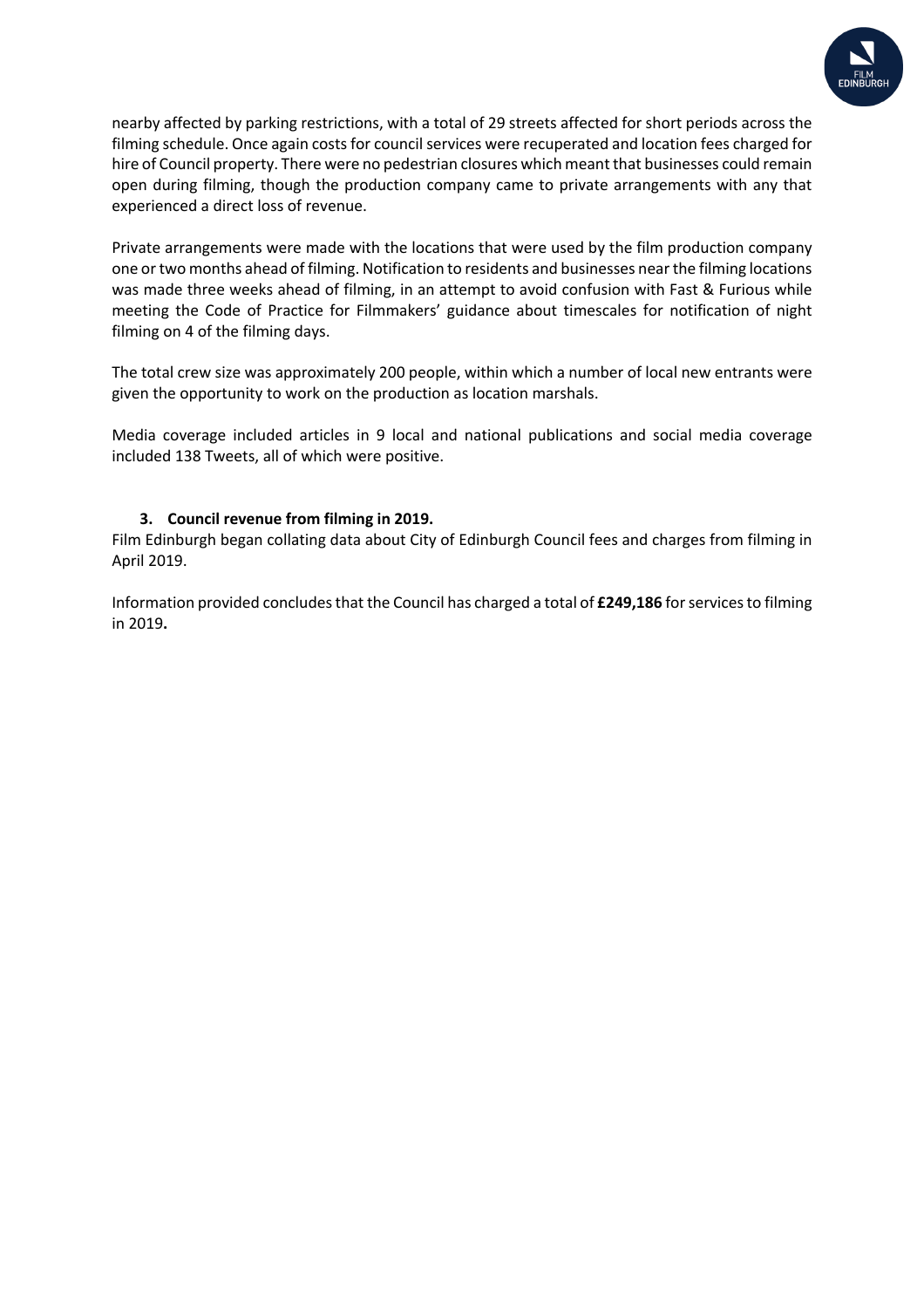

#### **Film Edinburgh 2019 report**

| Production Activity in the Edinburgh City Region 2019<br>2019 Production Enquiries (2018 figures in brackets) |                               |                                  |                                            |                                                      |                          |                            |
|---------------------------------------------------------------------------------------------------------------|-------------------------------|----------------------------------|--------------------------------------------|------------------------------------------------------|--------------------------|----------------------------|
| 2019                                                                                                          | of<br>No.<br><b>Enquiries</b> | As %<br>of<br>total<br>enquiries | No.<br>of<br><b>Productio</b><br><b>ns</b> | As %<br>of<br><b>Total</b><br><b>Productio</b><br>ns | of<br>No.<br><b>Days</b> | <b>Value £</b>             |
| <b>Feature Films</b>                                                                                          | 41 (47)                       | 9(10)                            | 12(7)                                      | 4(2)                                                 | 95 (42)                  | 8,474,294<br>(889,000)     |
| <b>TV Drama</b>                                                                                               | 21(23)                        | 4(5)                             | 7(7)                                       | 2(2)                                                 | 48 (98)                  | 1,374,000<br>(2,808,500)   |
| <b>Commercials</b>                                                                                            | 27 (38)                       | 6(8)                             | 18 (23)                                    | 60 (74)                                              | 31(35)                   | 1,030,725<br>(516,500)     |
| <b>Corporates</b>                                                                                             | 114 (82)                      | 24(17)                           | 94 (63)                                    | 27(20)                                               | 117 (97)                 | 590,600<br>(105, 500)      |
| <b>Pop Promos</b>                                                                                             | 8(11)                         | 2(2)                             | 3(6)                                       | 1(2)                                                 | 6(17)                    | 512,000<br>(35,500)        |
| <b>Factual</b>                                                                                                | 95 (103)                      | 10(21)                           | 87 (81)                                    | 26(26)                                               | 168 (150)                | 263,500<br>(129,000)       |
| <b>Light</b><br><b>Entertainment</b>                                                                          | 38 (34)                       | 8(7)                             | 27(25)                                     | 8(8)                                                 | 133 (65)                 | 487,500<br>(236,000)       |
| <b>Short Films</b>                                                                                            | 66 (78)                       | 14 (16)                          | 42 (59)                                    | 12 (19)                                              | 83 (140)                 | 31,400<br>(79, 400)        |
| <b>Stills</b>                                                                                                 | 52(51)                        | 11(11)                           | 43 (35)                                    | 13(11)                                               | 119 (66)                 | 1,173,700<br>(688,000)     |
| <b>Web</b>                                                                                                    | 7(12)                         | 1(2)                             | 5(10)                                      | 1(3)                                                 | 8(23)                    | 29,500<br>(11,500)         |
| Other (animation,<br>installation)                                                                            | 5(2)                          | 1(0)                             | 2(1)                                       | 1(0)                                                 | 3(3)                     | 1,500<br>(10, 500)         |
| <b>TOTAL</b>                                                                                                  | 480 (481)                     |                                  | 340 (317)                                  |                                                      | 811 (736)                | £13,968,719<br>(5,509,400) |
| +3% multiplier                                                                                                |                               |                                  |                                            |                                                      |                          | £14,387,781                |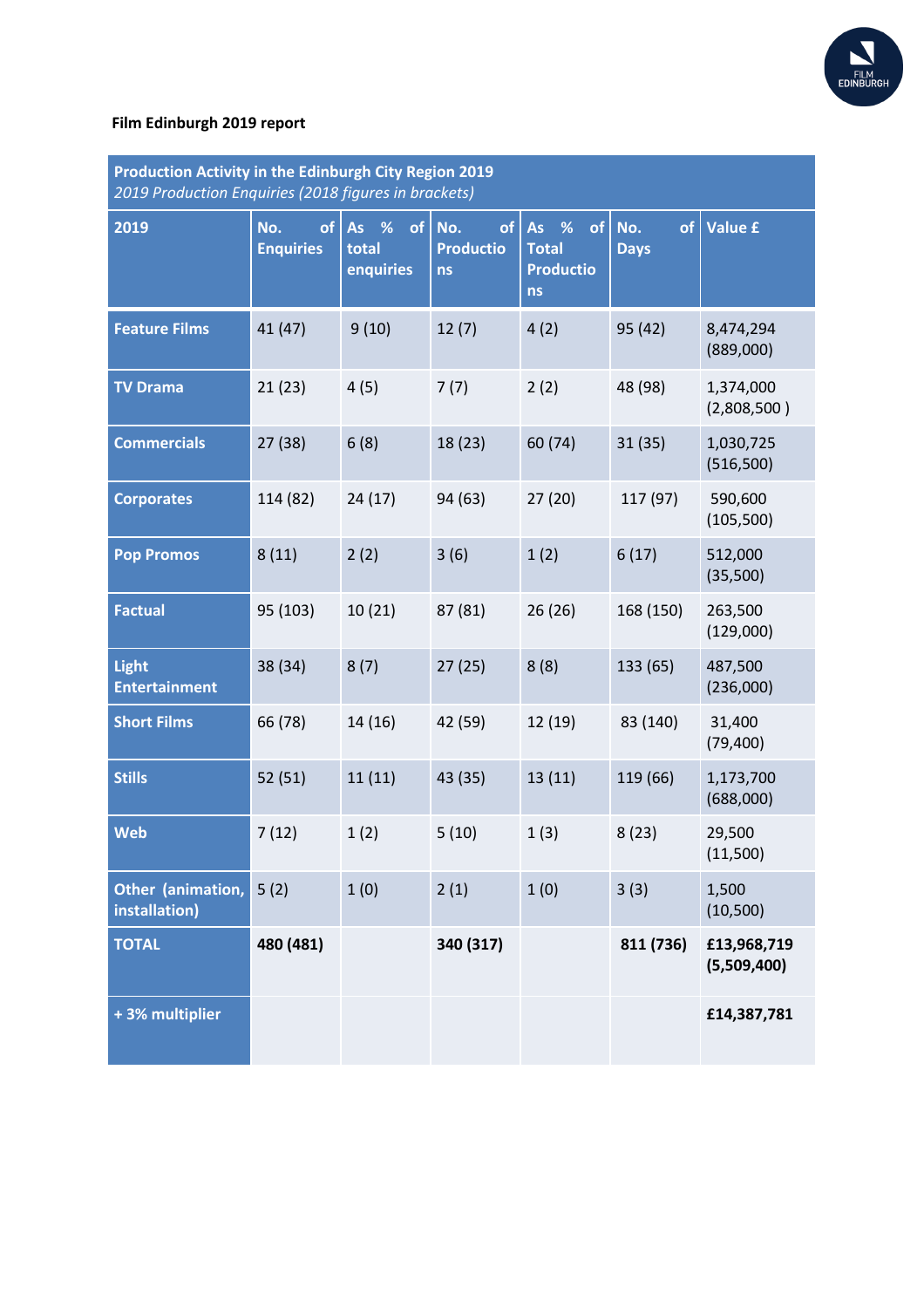

#### **Filmed productions in Edinburgh, East Lothian and Scottish Borders 2019**

| <b>Title</b>                           | <b>Company Name</b>              | <b>Type</b> | <b>Fiming Dates</b>          |
|----------------------------------------|----------------------------------|-------------|------------------------------|
| All Over The Place                     | <b>CBBC</b>                      | Childrens   | 21 April 2019                |
| Pets                                   | <b>BBC</b>                       | Childrens   | 28 April 2019                |
| Let's go for a Walk                    | <b>CBeebies</b>                  | Childrens   | October 29 2019              |
| The Dengineers (series 5)              | <b>BBC</b>                       | Childrens   | July 26-30 2019              |
| milkshake! Monkey                      | Channel 5                        | Childrens   | 31 July 2019                 |
| Gaelic children's programme            | CBBC / Cbeebies Alba             | Childrens   | november 2019                |
| Ganten Water 2019                      | <b>Freak Films</b>               | Commercial  | January 29-30 2019           |
| Scottish Government - Best Start grant | <b>Filming Scotland</b>          | Commercial  | 30 January 2019              |
| RBS 'Sophie' advert                    | Greenroom                        | Commercial  | February 4 2019              |
| Scotland is Now                        | LS Productions for VisitScotland | Commercial  | 28 January - 3 February 2019 |
| Bertelsmann                            | <b>Filming Scotland</b>          | Commercial  | 2 March 2019                 |
| Scottish Government / Domestic Abuse.  | Greenroom                        | Commercial  | March 8 2019                 |
| Road Safety                            | Greenroom                        | Commercial  | April 9 2019                 |
| Kia advert                             | <b>LS Productions</b>            | Commercial  | 20-22 March 2019             |
| Mango stills                           | <b>LS Productions</b>            | Commercial  | 30 & 31 May 2019             |
| Google App ad                          | Rattling Stick/Salt              | Commercial  | 15 June 2019                 |
| MK Autumn Winter Commercial            | <b>Freak Films</b>               | Commercial  | August 2019                  |
| Edinburgh Gin                          | <b>LS Productions</b>            | Commercial  | 16 October 2019              |
| Haig Whisky promotion                  | LS Productions for DB Ventures   | Commercial  | October 2-3 2019             |
| EE advert                              | <b>LS Productions</b>            | Commercial  | November 28 2019             |
| Scotland is Now                        | Speakeasy                        | Commercial  | 11 April 2019                |
| <b>Police Scotland Call</b>            | <b>Freak Films</b>               | Commercial  | May 2019                     |
| I'm A Celebrity trailer                | <b>Freak Films</b>               | Commercial  | November 2019                |
| Telford AW 19                          | Eyebolls                         | Commercial  | august 19 2019               |
| Not Your Grandfather's Scotland        | VisitScotland / Matador network  | Corporate   | January 14-21 2019           |
| rugby related bank promo               | Tanami for Leith Agency          | Corporate   | January 14 2019              |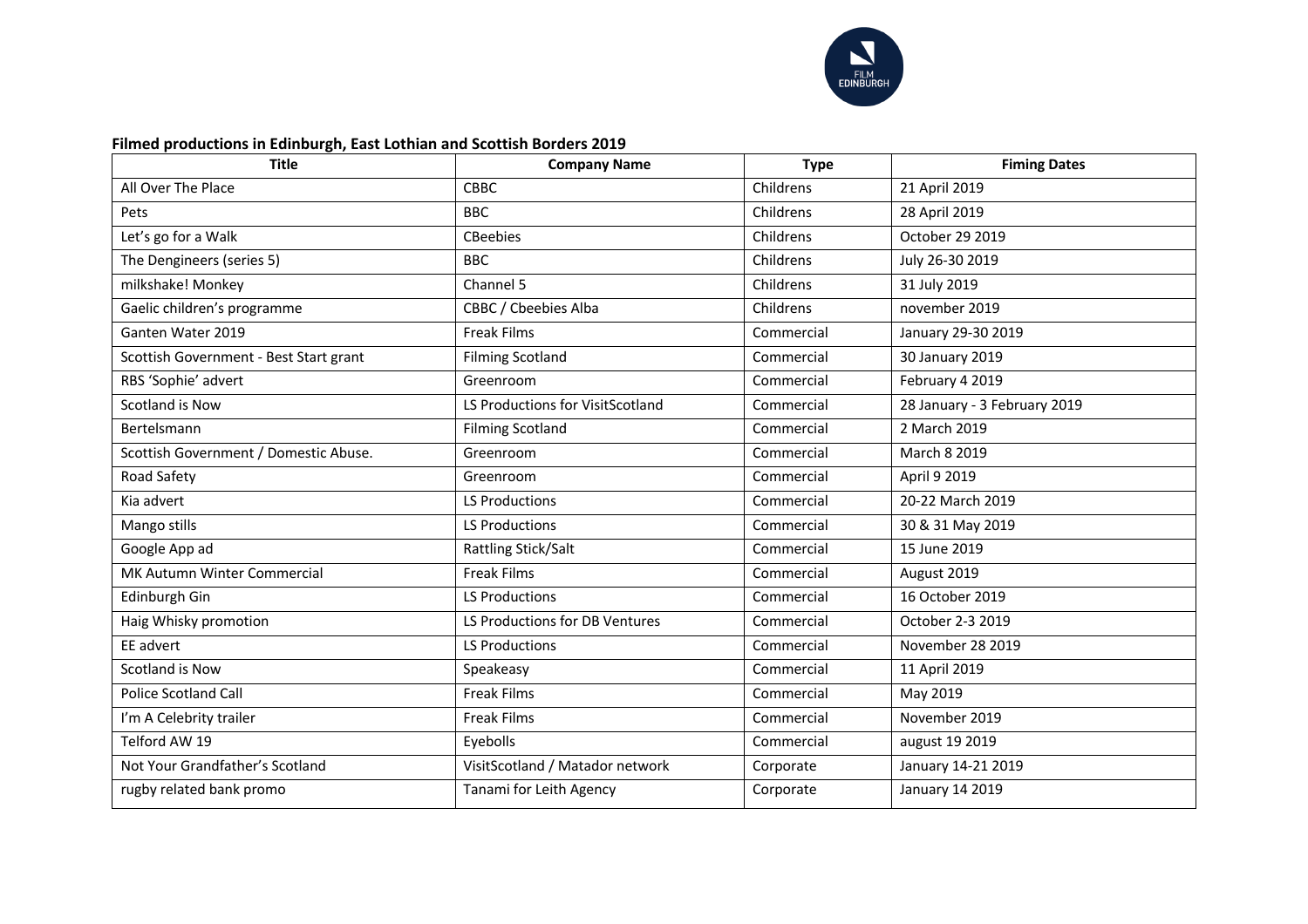

| RBS in-house film                        | RBS Agency (The & Partnership)      | Corporate | February 2 2019            |
|------------------------------------------|-------------------------------------|-----------|----------------------------|
| RBS internal promo                       | Tanami                              | Corporate | 15 January 2019            |
| Scottish Government: Love                | Eyebolls (w/Whitespace)             | Corporate | 29 January 2019            |
| <b>British Heart Foundation</b>          | Fosho Video                         | Corporate | January 18 + 25 2019       |
| Corporate Interviews                     | <b>Baillie Gifford</b>              | Corporate | 19 20 February 2019        |
| Crowne Plaze Bus stop ad                 | Tanami for Crowne Plaza Hotels      | Corporate | 21 February 2019           |
| Corporate Interview                      | <b>Editions Financial</b>           | Corporate | 25 March 2019              |
| Scottish Widows                          | Sarah Lauder for Scottish Widows    | Corporate | 11 March 2019              |
| Scottish Government - Now                | Eyebolls                            | Corporate | 19 March 2019              |
| World Health Organization No Tobacco Day | Heehaw                              | Corporate | 28 March 2019              |
| Scottish Enterprise                      | Speakeasy                           | Corporate | 15 March 2019              |
| Scottish Digital Planning Department     | Future Cities Catapult/ Urban Croft | Corporate | Wednesday 20 March 2019    |
| short film for Marriott and Sixt         | <b>DRIVETRIBE</b>                   | Corporate | 1 & 2 April 2019           |
| Scottish Gov Breastfeeding Online Video  | <b>Filming Scotland</b>             | Corporate | April 9 2019               |
| 1 in 4 Edinburgh Leisure Corporate       | Heehaw                              | Corporate | 3 April 2019               |
| Chase Marriott 2019 Scotland shoot       | Rubbernecker Films / Cut Mustard TV | Corporate | 29 May 2019                |
| <b>CEC Transformative</b>                | <b>BB Productions</b>               | Corporate | 30 April, 1 and 2 May 2019 |
| Open University promo                    | The Open University                 | Corporate | 2 May 2019                 |
| corporate                                | Loudmouth                           | Corporate | 2019                       |
| Ardbeg RMM                               | Eyebolls                            | Corporate | 1 May 2019                 |
| Danny MacAskill content                  | Cut Media                           | Corporate | 15-17 May 2019             |
| Nora conference corporate                | Encaptivate                         | Corporate | 20 - 23 May 2019           |
| Hotel brand corporate                    | Kingdom Creative                    | Corporate | 22 or 23 may 2019          |
| EDF Energy online content                | Be The Fox                          | Corporate | 8 June 2019                |
| Charity video                            | Starstruck Media                    | Corporate | 6 June 2019                |
| Edinburgh University shoot               | Heehaw                              | Corporate | 6 June 2019                |
| Just Eat Cycles online                   | High Tide                           | Corporate | June 5 2019                |
| Lloyds Banking Group promo               | Lloyds Banking Group                | Corporate | 6 June 2019                |
| Drone stock footage                      | Visit Scotland                      | Corporate | 23 July 2019               |
|                                          |                                     |           |                            |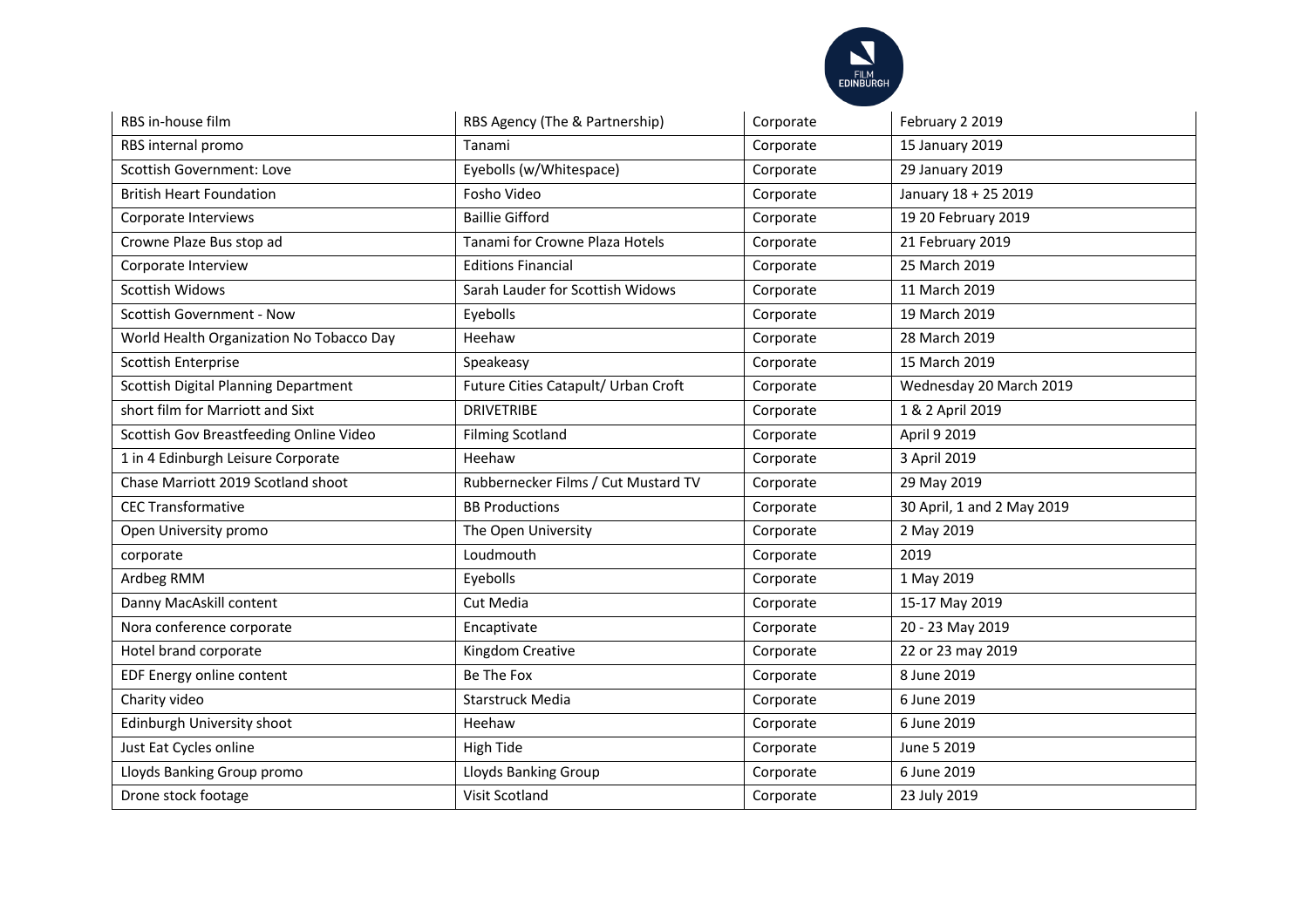

| University of Edinburgh Business School                | Heehaw                                                   | Corporate | 19 June 2019         |
|--------------------------------------------------------|----------------------------------------------------------|-----------|----------------------|
| Spectra DMC video content                              | Love that Media for Spectra DMC                          | Corporate | 19 - 22 June 2019    |
| <b>Quit Cigarettes</b>                                 | Innovision for Change Incorporated                       | Corporate | 24 July 2019         |
| Fitness video                                          | Crew Scotland                                            | Corporate | <b>July 2019</b>     |
| Experian, Customer Innovation Experience film          | Metro Ecosse                                             | Corporate | 6 & 7 August 2019    |
| Visit Britain & Easy Jet campaign                      | Sasha Rickerd Productions                                | Corporate | 30 July 2019         |
| <b>SY CYPIC</b>                                        | <b>Freak Productions</b>                                 | Corporate | October 2019         |
| <b>Heriot Watt Promo</b>                               | <b>Enterprise Screen</b>                                 | Corporate | 12 July 2019         |
| Scottish Power online ad                               | Tanami                                                   | Corporate | 30 / 31 July 2019    |
| Fringe show promo                                      | <b>Steve Pacek</b>                                       | Corporate | August 4/5 2019      |
| <b>Tesco Bank</b>                                      | High Tide Media                                          | Corporate | 18 July 2019         |
| Future Tech - Experian                                 | Metro Ecosse                                             | Corporate | 6 or 7 August 2019   |
| Viking Cruises promo                                   | <b>Excursions Ltd</b>                                    | Corporate | 11 August 2019       |
| Plant laboratory                                       | <b>Baillie Gifford</b>                                   | Corporate | 12 & 13 August 2019  |
| Canadian Fringe photocall                              | Corner Shop PR                                           | Corporate | 31 July 2019         |
| Filming on beach                                       | Heehaw                                                   | Corporate | August 2019          |
| Lloyds TSB Onboarding                                  | Andy Maas for The&Partnership                            | Corporate | 17 & 18 July 2019    |
| scottish govt - Money Talk team                        | Eyebolls                                                 | Corporate | <b>July 2019</b>     |
| <b>Coutts Bank</b>                                     | The & Partnership                                        | Corporate | may 7 2019           |
| Warner Bros 'Friends' anniversary orange sofa<br>promo | <b>Premiere Communications for Warner</b><br><b>Bros</b> | Corporate | 16 September 2019    |
| Online bike brand piece                                | Cut Media                                                | Corporate | 23 - 25 August 2019  |
| drone footage of Edinburgh                             | Mrs Smith Aerial                                         | Corporate | 2 September 2019     |
| Internal corporate                                     | <b>Baillie Gifford</b>                                   | Corporate | 24 October 2019      |
| Corporate                                              | Campfire                                                 | Corporate | 20 September 2019    |
| <b>Future Gazing Video</b>                             | Metro Ecosse                                             | Corporate | 12-13 September 2019 |
| <b>EFPIA</b>                                           | Tanami                                                   | Corporate | 13 September 2019    |
| Social media footage                                   | Campfire                                                 | Corporate | 20 September 2019    |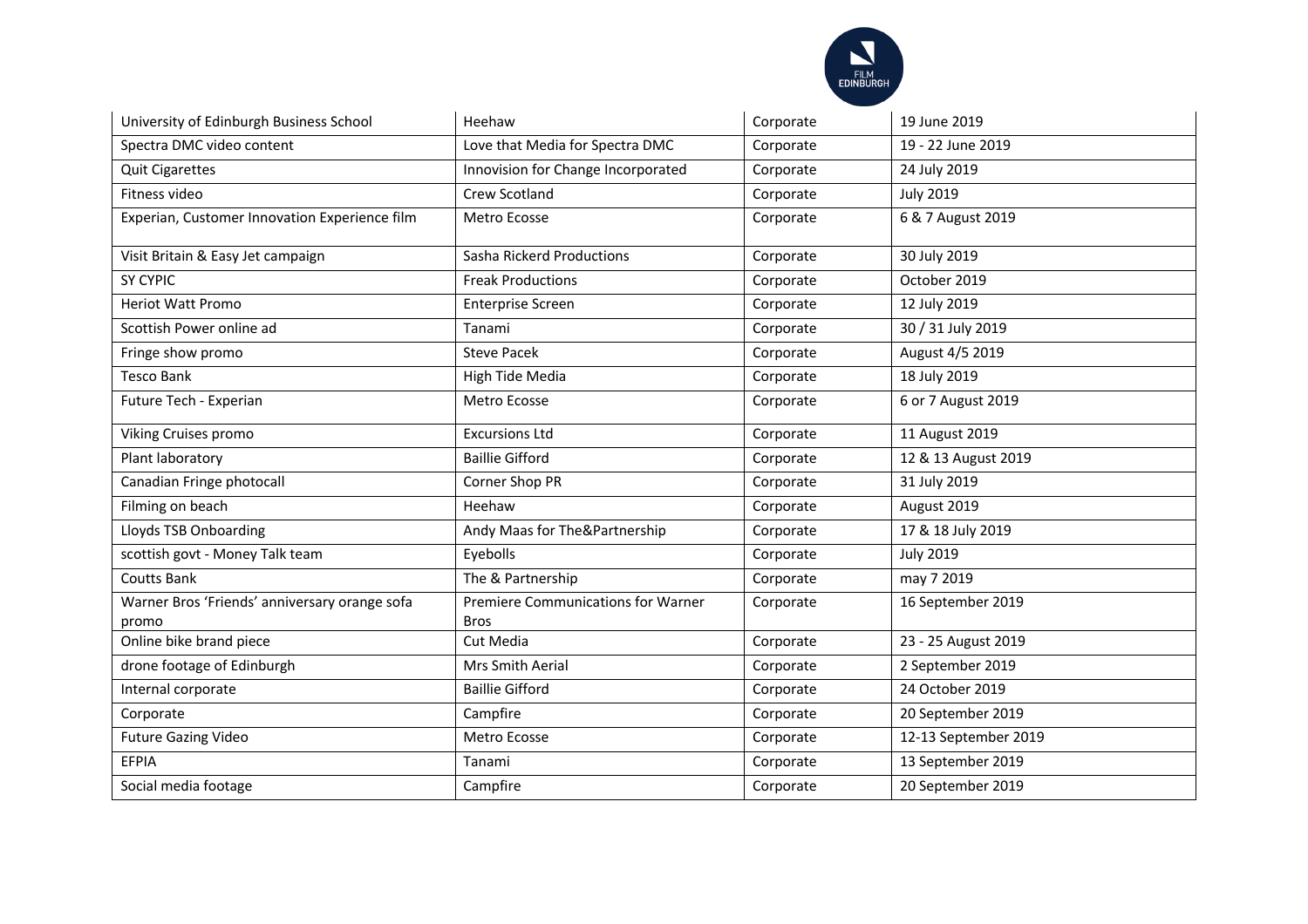

| PowerCurve Video                     | Metro Ecosse                 | Corporate | 30 September and 1 Oct 2019 |
|--------------------------------------|------------------------------|-----------|-----------------------------|
| VisitScotland                        | Eyebolls                     | Corporate | September 17 2019           |
| Bross Bagels promo                   | Kode Media                   | Corporate | 4 October 2019              |
| Scottish Government ad               | Tanami                       | Corporate | 1 October 2019              |
| Danny MacAskill interview            | <b>Fusion Media</b>          | Corporate | 7 October 2019              |
| Internal promo                       | <b>JCDecaux</b>              | Corporate | 23 & 24 October 2019        |
| Firth and Forth Filming Permissions  | Campfire                     | Corporate | November 2019               |
| Irn Bru                              | Eyebolls                     | Corporate | 6 November 2019             |
| <b>RCPE</b> promotion                | <b>MBP</b>                   | Corporate | october 30 2019             |
| Pernod Ricard promo                  | <b>HG</b> productions        | Corporate | November 5 2019             |
| Scotland is now: GP recruitment      | Tanami                       | Corporate | November 11 2019            |
| <b>NMS Dinosaur Exhibition</b>       | <b>Freak Films</b>           | Corporate | Friday 8 November 2019      |
| Worldwide Cancer Research            | <b>Big Partnership</b>       | Corporate | 13 November 2019            |
| charity carol singing video          | Free Agent                   | Corporate | December 9 2019             |
| Edinburgh's Christmas drone filming  | Underbelly/Airborne          | Corporate | 30 November 2019            |
| Online course content                | Tamara Hanley                | Corporate | December 2019               |
| Mountain Bike World Cup              | <b>Stripe Communications</b> | Corporate | 12 April 2019               |
| Scottish Government Stand Up         | <b>Greenroom Films</b>       | Corporate | 20 May 2019                 |
| <b>Bicycle Lock Products</b>         | Edinburgh Film Company       | Corporate | 28 June 2019                |
| Penguins Made from Lego              | Edinburgh Zoo                | Corporate | 2 July 2019                 |
| Jacqueline profile                   | Edinburgh Business School    | Corporate | 12 July 2019                |
| Drone filming                        | <b>AGB Online Solutions</b>  | Corporate | 19 October 2019             |
| whisky video                         | Loudmouth                    | Corporate | 16 January 2019             |
| Sainsbury's Bank 150th anniversary   | Greenroom                    | Corporate | April 11 2019               |
| Period Poverty - Stand Up            | Greenroom                    | Corporate | May 20 2019                 |
| Scottish Development International   | greenroom                    | Corporate | july 11 2019                |
| Mrs Claus                            | Greenroom                    | Corporate | November 26 2019            |
| Scottish Development International 2 | Greenroom                    | Corporate | December 11 2019            |
| <b>Food Standards Scotland</b>       | <b>Fond Films</b>            | Corporate | February 28 2019            |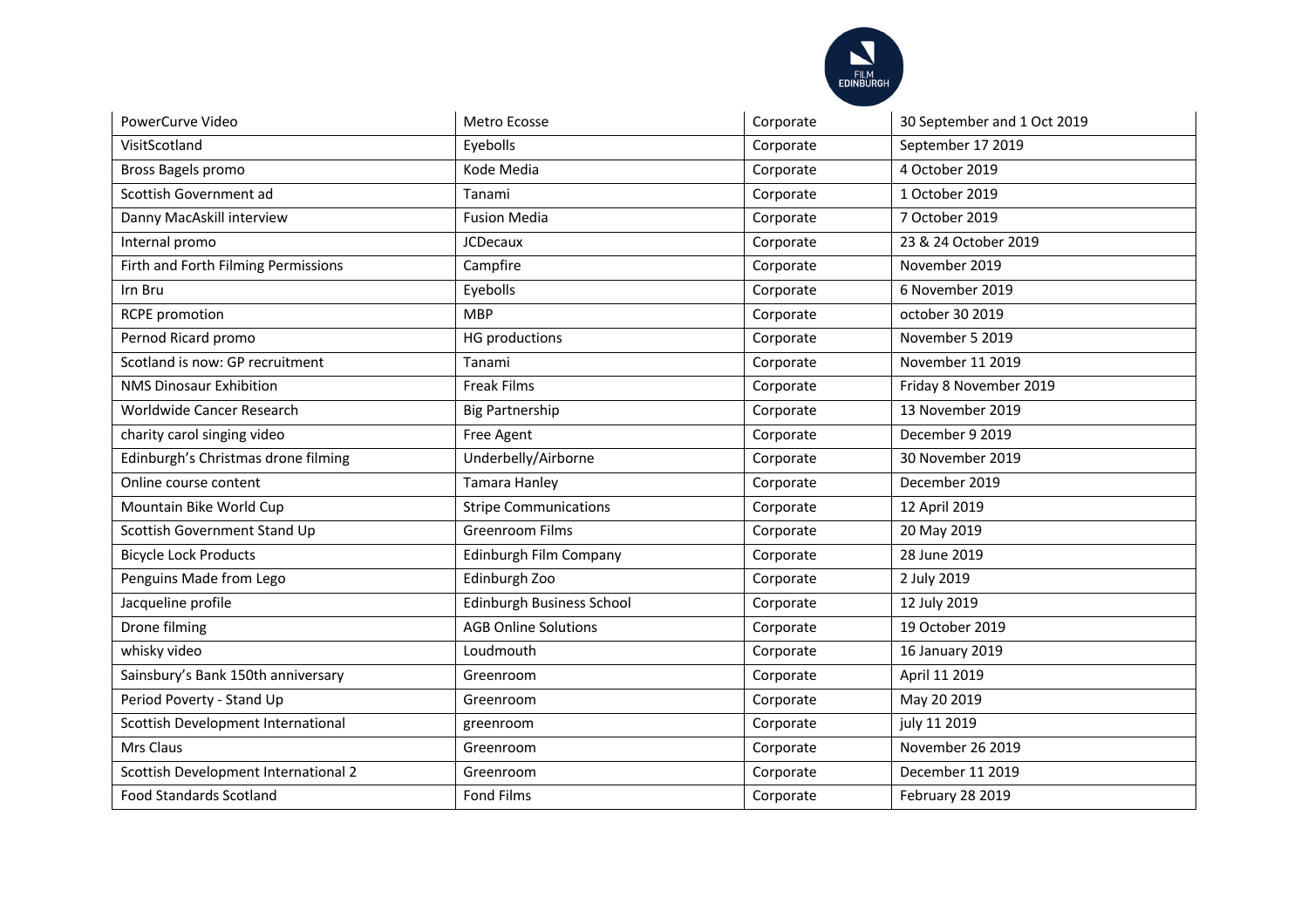

| Period Poverty commercial              | <b>Fond Films</b>                        | Corporate           | November 26 2019                    |
|----------------------------------------|------------------------------------------|---------------------|-------------------------------------|
| <b>Baillie Gifford corporate</b>       | <b>Filming Scotland</b>                  | Corporate           | August 2019                         |
| Innes & Gunn                           | <b>Filming Scotland</b>                  | Corporate           | November 2019                       |
| NMS Wild & Majestic                    | <b>Freak Films</b>                       | Corporate           | April / May 2019                    |
| <b>BG Asian Springs</b>                | <b>Freak Films</b>                       | Corporate           | <b>July 2019</b>                    |
| Glenmorangie / Ardbeg                  | Eyebolls                                 | Corporate           | April 19 2019                       |
| Unknown                                | <b>Chris Vlassis</b>                     | Corporate           | 29 July 2019                        |
| '83                                    | 83 Film Limited                          | Feature Film        | 7 - 8 June 2019                     |
| Fast & Furious 9                       | Universal                                | Feature Film        | 2-24 September 2019                 |
| Eurovision                             | Oblik for Netflix                        | Feature Film        | 26 September - 9 October 2019       |
| SacchThe Truth                         | Lollywood film                           | Feature Film        | 29 March 2019                       |
| Jatt Bhatt Juielt                      | The Production Headquarters              | Feature Film        | 8 May 2019                          |
| Zebra Girl                             | 11 Little Films / North Isle Productions | <b>Feature Film</b> | 7 July -8 Aug 2019                  |
| Nepali movie                           | c/o Kalina Shrestha                      | Feature Film        | August 25 2019                      |
| She Will                               | Popcorn Films / Slug Love Films Itd      | Feature Film        | 11-12 November 2019                 |
| Shiddat                                | bollywood                                | Feature Film        | November 9 2019                     |
| Princess Switch 2 (2019)               | <b>Switch Productions for Netflix</b>    | Feature Film        | November 25 2019 - December 22 2019 |
| The Last Bus                           | <b>Hurricane Films</b>                   | <b>Feature Film</b> | 7 November 2019                     |
| Our Ladies (The Sopranos) Pickups 2019 | Sigma (Michael Caton Jones)              | Feature Film        | 28 April 2019                       |
| <b>BBC Radio 4 Drama</b>               | <b>BBC Radio 4</b>                       | Other               | 14 - 15 August 2019                 |
| <b>Broadcast</b>                       | <b>BBC Radio 1</b>                       | Other               | 24 October 2019                     |
| Music video                            | <b>Storyboard Visuals</b>                | Pop Promo           | 13 May 2019                         |
| Harry Styles music video               | LS Productions                           | Pop Promo           | 7-10 August 2019                    |
| Music video                            | Jonjo Lowe Digital                       | Pop Promo           | 29 August 2019                      |
| wedding footage                        | <b>Scottish Portrait</b>                 | Short Film          | 31 December 2018 - January 6 2019   |
| Showreel                               | <b>Fat Toad Films</b>                    | Short Film          | January 2019                        |
| Yarn Bombers                           | <b>RTS</b>                               | Short Film          | end March 2019                      |
| Night walk for edinburgh               | Fruitmarket gallery                      | Short Film          | 23 - 31 March 2019                  |
| London sci-fi 48 hr film challenge     | David Hutchison                          | Short Film          | 13-14 April 2019                    |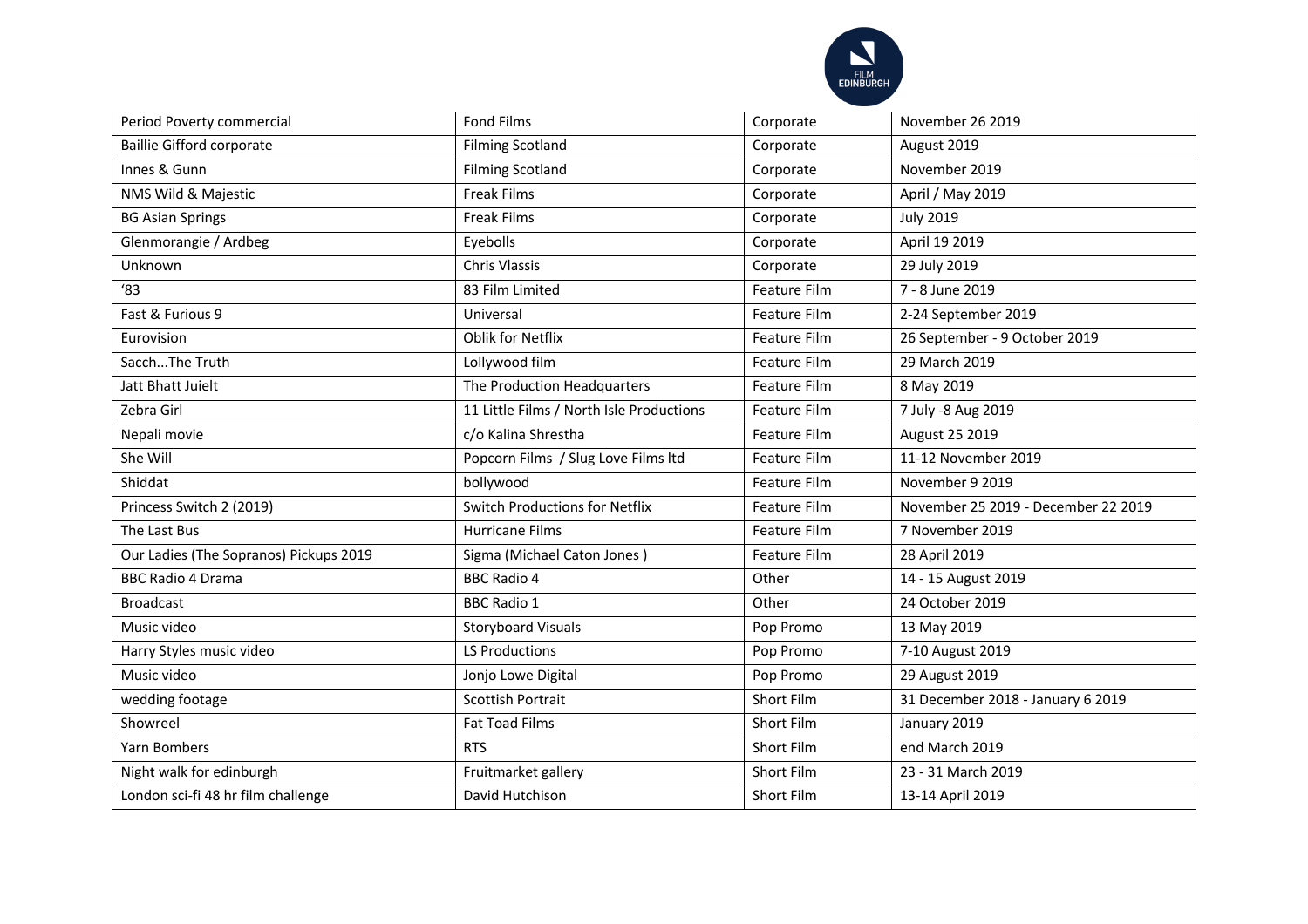

| Educated                                | Sigma for SFTN                                 | <b>Short Film</b> | February 11-14 2019                       |
|-----------------------------------------|------------------------------------------------|-------------------|-------------------------------------------|
| Stronger is better than angry           | Selkie Films - Uncertain Kingdom strand        | <b>Short Film</b> | June 29/30 2019                           |
| Dave short comedy specials              | <b>Strawberry Blond TV</b>                     | Short Film        | 8 - 10 August 2019                        |
| Short EU doc                            | <b>Eigen Productions</b>                       | Short Film        | 3 & 4 August 2019                         |
| new year/hogmanay short                 | filming Scotland                               | <b>Short Film</b> | December 31 2019                          |
| Law office                              | <b>Strange Boat</b>                            | <b>Short Film</b> | September 9 2019                          |
| crowd funding teaser                    | Roisin & Sinead                                | Short Film        | November 2 2019                           |
| New Writers Awards photoshoot           | Scottish Book Trust                            | <b>Stills</b>     | 17 January 2019                           |
| Lufthansa 'city of the month' web promo | Elbkind                                        | <b>Stills</b>     | January 10-13 2019                        |
| <b>RBS stills</b>                       | Crew Scotland                                  | <b>Stills</b>     | January 28, 30, 31, February 4, 5, 6 2019 |
| Photo shoot                             | The TVC Group                                  | <b>Stills</b>     | 6 February 2019                           |
| <b>Finance Photo Shoot</b>              | Realise                                        | <b>Stills</b>     | 2-3 July 2019                             |
| Le Kilt                                 | <b>LS Productions</b>                          | <b>Stills</b>     | April 20-21 2019                          |
| Lifestyle shoot                         | Identity                                       | <b>Stills</b>     | 26th-27th March 2019                      |
| Ralph Lauren Polo Fall19                | <b>LS Productions</b>                          | <b>Stills</b>     | 2-3 April 2019                            |
| Photoshoot                              | Michelle Methven Productions                   | <b>Stills</b>     | 1 and 2 May 2019                          |
| Dressman                                | <b>LS Productions</b>                          | <b>Stills</b>     | May 8-10 2019                             |
| <b>Bonita Fashion Shoot</b>             | La Creative Factory                            | <b>Stills</b>     | 13 and 14 June 2019                       |
| Chinese menswear stills                 | Ciaodreamer                                    | <b>Stills</b>     | June 2-3 2019                             |
| Henbury photoshoot                      | Henbury                                        | <b>Stills</b>     | 30 May 2019                               |
| Fracomina stills fashion shoot          | Amelia & Co                                    | <b>Stills</b>     | 18 May 2019                               |
| Long Tall Sally AW19                    | LS Productions                                 | <b>Stills</b>     | May 28-31 2019                            |
| Photoshoot                              | Visit Scotland                                 | <b>Stills</b>     | 2 July 2019                               |
| Paris Edinbourg                         | <b>LS Productions</b>                          | <b>Stills</b>     | 16 - 21 June 2019                         |
| Yowow Chinese Clothing brand stills     | Amelia & Co                                    | <b>Stills</b>     | 27 June 2019                              |
| Paris Production company shoot          | <b>Sarah Lauder Productions</b>                | <b>Stills</b>     | 22 - 27 July 2019                         |
| Headshots                               | F&M Media                                      | <b>Stills</b>     | <b>July 2019</b>                          |
| Next stills                             | Michelle Methven for The Production<br>Factory | <b>Stills</b>     | July 9-13 2019                            |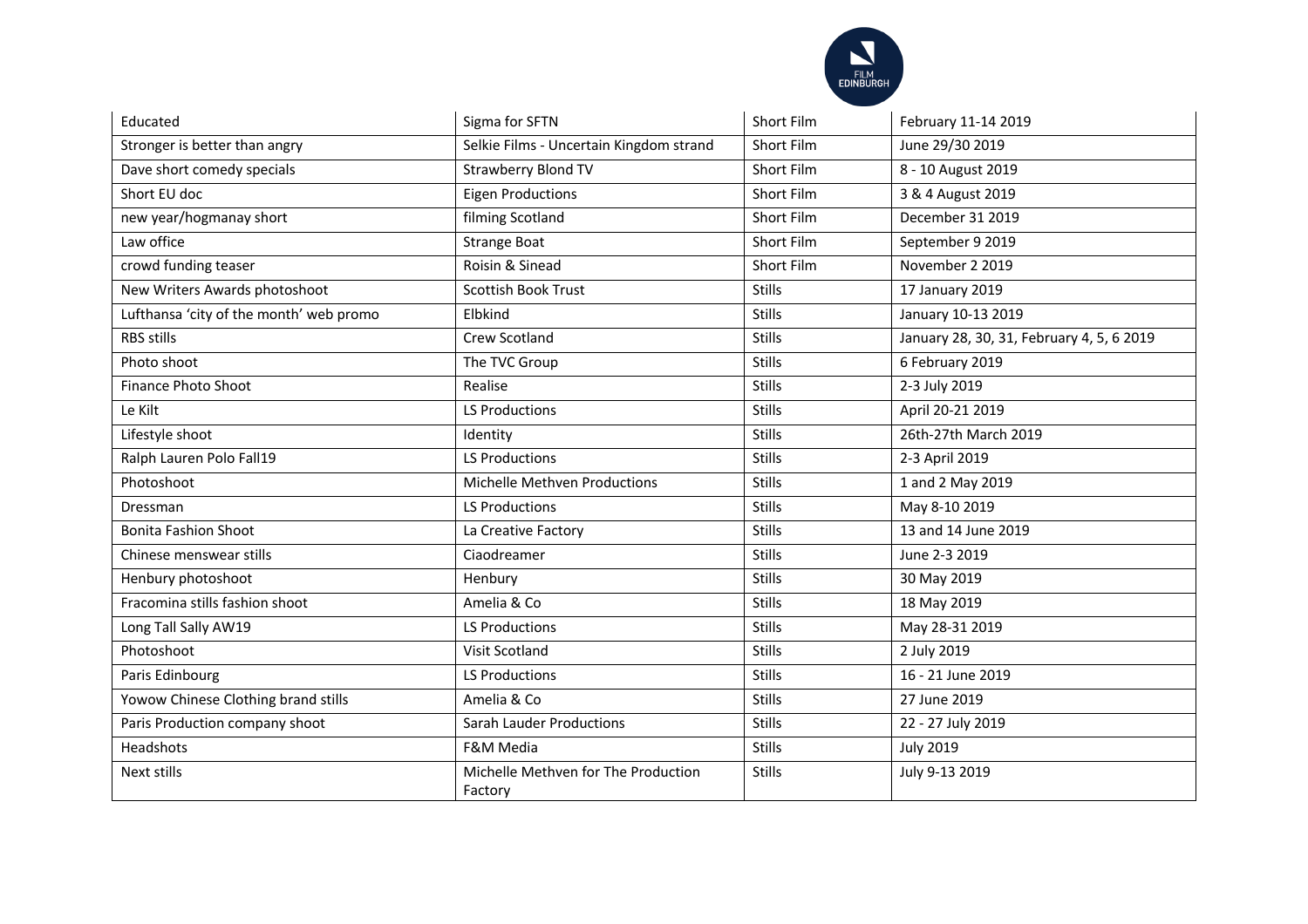

| Fantastic Man fashion story               | <b>Artlist Paris</b>                 | <b>Stills</b>       | July 13/14 2019              |
|-------------------------------------------|--------------------------------------|---------------------|------------------------------|
| Shot for Stock                            | <b>BBC Motion Gallery</b>            | <b>Stills</b>       | 3 - 5 September 2019         |
| Parfois Autumn stills                     | <b>LS Productions</b>                | <b>Stills</b>       | 9-13 July 2019               |
| Hallhuber stills                          | <b>LS Productions</b>                | <b>Stills</b>       | 16 & 17 July 2019            |
| Children's Hearing Panel Scotland         | <b>Filming Scotland</b>              | <b>Stills</b>       | 22 July 2019                 |
| French men's fashion stills               | <b>Bwater Production</b>             | <b>Stills</b>       | 27 September 2019            |
| Royal Edinburgh Military Tattoo photocall | <b>Stripe Communications</b>         | <b>Stills</b>       | 6 August 2019                |
| The Outnet stills                         | <b>LS Productions</b>                | <b>Stills</b>       | 8 & 9 August 2019            |
| Balmoral photoshoot                       | The Herd Represented                 | <b>Stills</b>       | September 23-25 2019         |
| Walk magazine shoot                       | <b>River Group</b>                   | <b>Stills</b>       | 18 September 2019            |
| Royal Mail brand photography              | Linney                               | <b>Stills</b>       | November 5 2019              |
| Coca Cola in house corporate              | Epoch Design                         | <b>Stills</b>       | November 14 2019             |
| <b>Kids Editorial</b>                     | Zara Ronchi Productions              | <b>Stills</b>       | 1 December 2019              |
| <b>Wedding Photography</b>                | Rachel Hein Photography              | <b>Stills</b>       | 2 June 2019                  |
| Allure Bridal Stills shoot                | Amelia & Co                          | <b>Stills</b>       | September 13 2019            |
| Hunter                                    | Michelle Methven for Carley Bishop   | <b>Stills</b>       | September 25 2019            |
| <b>Bon Prix</b>                           | Michelle Methven                     | <b>Stills</b>       | August 5-15 2019             |
| <b>SFERA</b>                              | michelle methven                     | <b>Stills</b>       | July 10-15 2019              |
| Cecil                                     | Michelle Methven / Speedball         | <b>Stills</b>       | June 24-28 2019              |
| Next winter catalogue                     | <b>LS Productions</b>                | <b>Stills</b>       | 13-19 August 2019            |
| <b>Scotland Shoot</b>                     | <b>LS Productions</b>                | <b>Stills</b>       | 26-27 September 2019         |
| Barbour fashion shoot AW 19               | <b>LS Productions</b>                | <b>Stills</b>       | 13-22 october 2019           |
| Course work                               | Napier                               | Student Film        | January 2019                 |
| fantastical coming of age story           | Napier Screen Academy                | <b>Student Film</b> | October 28 - November 3 2019 |
| 24 hours                                  | Napier                               | <b>Student Film</b> | March 1 and 13 2019          |
| <b>Student Film</b>                       | Napier/Screen Academy Scotland       | <b>Student Film</b> | 25 27 February 1 March 2019  |
| Student film                              | <b>Edinburgh College</b>             | <b>Student Film</b> | w/c 6 April 2019             |
| <b>Student Film</b>                       | Edinburgh College / Szimonetta Simon | <b>Student Film</b> | 16 - 18 March 2019           |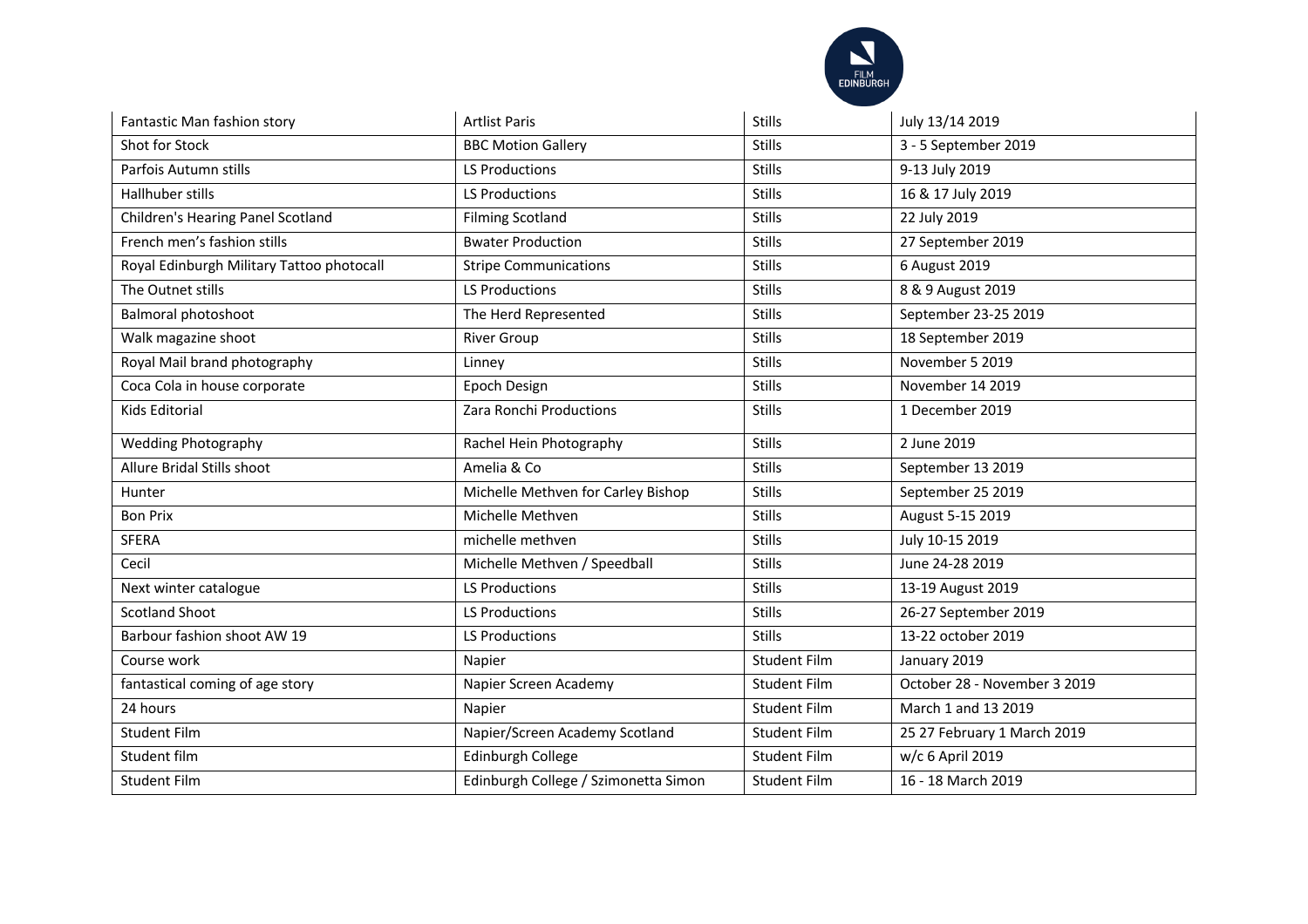

| The curious case of the murdered malt | Edinburgh Napier Screen Academy                      | <b>Student Film</b> | 10 March 2019                |
|---------------------------------------|------------------------------------------------------|---------------------|------------------------------|
| HND Television project                | Edinburgh College                                    | <b>Student Film</b> | May 7 2019                   |
| Course work                           | Edinburgh College                                    | <b>Student Film</b> | 2019                         |
| The Devil Takes Leith                 | Napier                                               | <b>Student Film</b> | 23 March 2019                |
| Student film                          | Napier Screen Academy                                | <b>Student Film</b> | 21st March 2019              |
| music video                           | Edinburgh college                                    | <b>Student Film</b> | 10 April 2019                |
| virtual reality project               | Lancaster University                                 | Student Film        | 1 April 2019                 |
| Waiting                               | Napier University                                    | Student Film        | between 04/04 to 14/04 2019  |
| graded unit                           | Edinburgh College                                    | <b>Student Film</b> | 8 May 2019                   |
| Kinoeyes European Movie Masters       | Napier Univeristy                                    | <b>Student Film</b> | October 14 - 19 2019         |
| Dead Wake (Shoal)                     | <b>NFTS</b>                                          | <b>Student Film</b> | July 9-12 2019               |
| And After (w/t)                       | Napier Screen Academy                                | <b>Student Film</b> | July 2 2019                  |
| The Venezuela Effect                  | Screen Academy Napier                                | <b>Student Film</b> | July 22 2019                 |
| Days of Night                         | Napier Screen Academy - KinoEyes<br>European masters | <b>Student Film</b> | October 31 - November 3 2019 |
| student film                          | Napier                                               | <b>Student Film</b> | 14 October 2019              |
| short film                            | <b>ECA</b>                                           | <b>Student Film</b> | November 2019                |
| Woman and Child                       | QMU / Ajak Productions                               | <b>Student Film</b> | 2019                         |
| Portuguese Cannon piece               | Edinburgh College                                    | <b>Student Film</b> | 2019                         |
| Student film                          | University                                           | <b>Student Film</b> | November 18-19 2019          |
| Exhausted                             | <b>ECA</b>                                           | Student Film        | 30 Nov - 1 Dec 2019          |
| Ange the Ganj                         | <b>ECA</b>                                           | <b>Student Film</b> | 13 & 14 November 2019        |
| Gandhi Documentary                    | Edinburgh College                                    | <b>Student Film</b> | 5 November 2019              |
| Course work                           | Napier                                               | <b>Student Film</b> | 11 & 12 November 2019        |
| course work                           | Edinburgh college                                    | <b>Student Film</b> | 13 December 2019             |
| Downfall (re Charles 1)               | DSP for BBC4                                         | TV Documentary      | 4 February 2019              |
| Johnny Bananas NBC                    | VisitScotland - NBC New York                         | TV Documentary      | January 28 - February 5 2019 |
| <b>US Travel Channel</b>              | Committee Films for US Travel Channel                | TV Documentary      | January 31 2019              |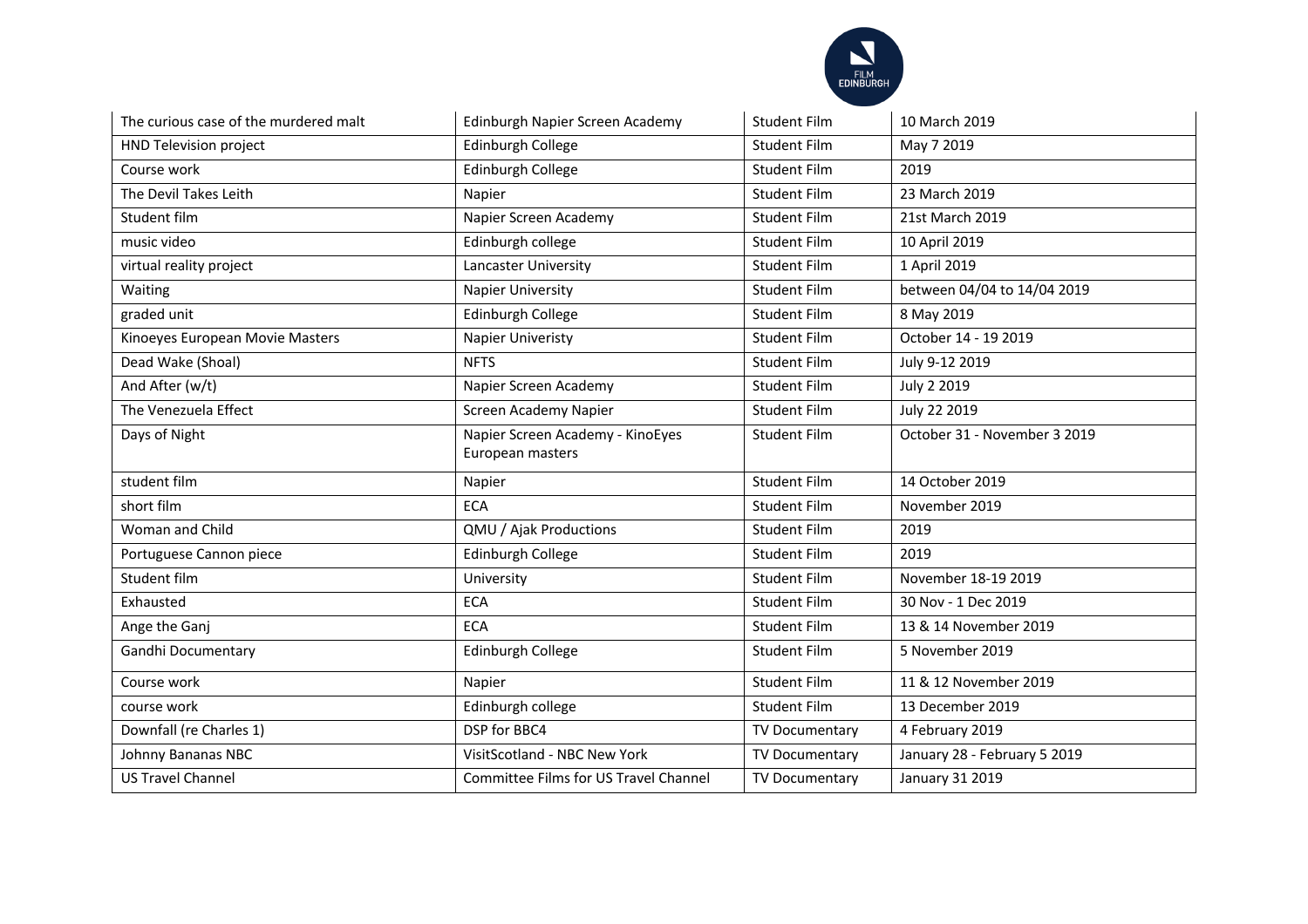

| Rory's Long Weekend In                          | inproduction TV                                                               | TV Documentary        | March 2019                     |
|-------------------------------------------------|-------------------------------------------------------------------------------|-----------------------|--------------------------------|
| Orain - the search for Beethoven's Gaelic Songs | Media Co-op for BBC Alba                                                      | TV Documentary        | February 4-5 2019              |
| Thrill Festival piece on Tout le Baz'art        | <b>Novak Productions</b>                                                      | TV Documentary        | February 7-9 2019              |
| Comedy Central travel show                      | Spelthorne TV for Comedy Central                                              | TV Documentary        | 28 February, 2 March 2019      |
| Long Lost Family                                | Wall To Wall                                                                  | TV Documentary        | February 8 2019                |
| Robert Burns documentary                        | Caledonia TV                                                                  | TV Documentary        | April 23 25 2019               |
| The People's News                               | Tern TV                                                                       | TV Documentary        | February 14, 26 2019           |
| <b>Bridges (Docu/Factual)</b>                   | <b>Freak Films</b>                                                            | TV Documentary        | 13 - 19 June 2019              |
| Children of the Devolution                      | Two Rivers Media BBC Scotland                                                 | TV Documentary        | March 16 2019                  |
| Heineken Champions Cup quarter final            | Sunset Vine/BT Sport                                                          | TV Documentary        | 25 March 2019                  |
| Landward                                        | <b>BBC Scotland</b>                                                           | TV Documentary        | March 21 2019                  |
| Tattoo convention                               | <b>BBC Scotland</b>                                                           | TV Documentary        | 31 March 2019                  |
| <b>Bridge and Allen</b>                         | <b>BBC Scotland</b>                                                           | TV Documentary        | March 20 2019                  |
| Japanese pop band doc                           | Tele-Search                                                                   | TV Documentary        | May 2019                       |
| Influenza documentary                           | eHealth Digital Media Ltd                                                     | TV Documentary        | April 4 2019                   |
| History of Golf                                 | <b>NBC Universal</b>                                                          | TV Documentary        | 8th and 19th May 2019          |
| <b>Edinburgh Dusseldorf for Brisant</b>         | Marketing Edinburgh for ARD Germany                                           | TV Documentary        | 27 March 2019                  |
| Places We Go (Australian travel show)           | Eve Media                                                                     | TV Documentary        | 25 & 26 May 2019               |
| <b>Grand Tours of Scotland's Lochs</b>          | <b>Tern</b>                                                                   | TV Documentary        | June 26-27 2019                |
| BT Sport stock footage (Hearts/Hibs match)      | Sunset & Vine                                                                 | TV Documentary        | 6 April 2019                   |
| <b>FYI</b>                                      | Fresh Start Media for Sky                                                     | TV Documentary        | April 22 2019                  |
| <b>Oxford Uni Press Series</b>                  | <b>Digeo Productions</b>                                                      | TV Documentary        | August 2019                    |
| Japanese TV                                     | Telesearch                                                                    | TV Documentary        | 5 May 2019                     |
| The Scottish Legends                            | Commune Image Media for Connaissance<br>du Monde cinema network and Voyage TV | TV Documentary        | July 25-29 2019                |
|                                                 |                                                                               |                       |                                |
| Footballer's Lives                              | <b>Freak Films</b>                                                            | TV Documentary        | July - August 2019             |
| Points of View                                  | <b>BBC</b>                                                                    | <b>TV Documentary</b> | 16 May 2019                    |
| Mental Health & Me                              | Tern TV                                                                       | TV Documentary        | 12 May 2019                    |
| <b>Great British Car Journeys</b>               | Tern TV                                                                       | TV Documentary        | August 20, 22, 23, 24, 26 2019 |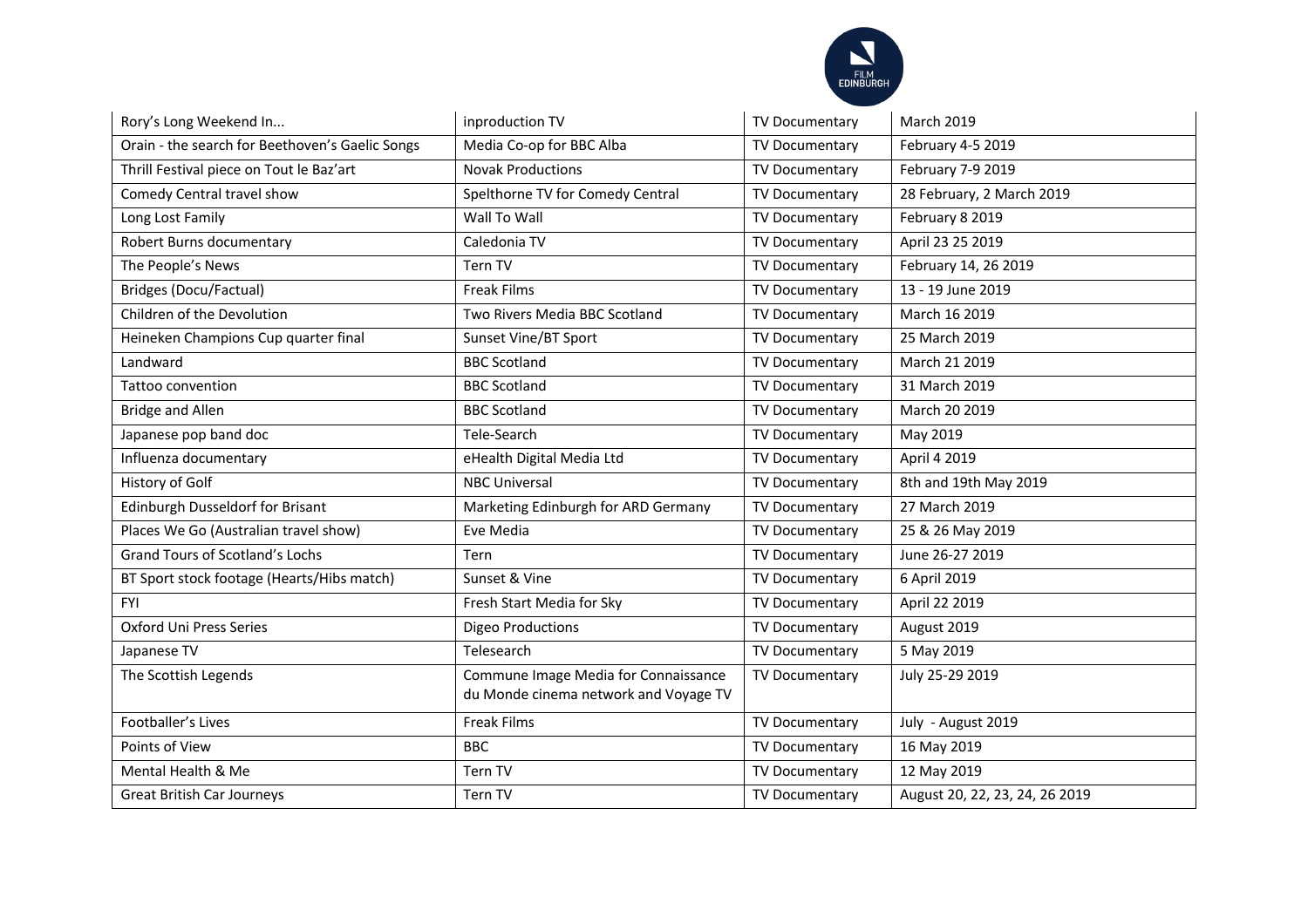

| Italian travel show                                   | Visit Britain                        | TV Documentary        | 15 - 19 May 2019                    |
|-------------------------------------------------------|--------------------------------------|-----------------------|-------------------------------------|
| <b>ITV Nations Favourite Places</b>                   | Denhams                              | TV Documentary        | 22 May 2019                         |
| DIY SOS                                               | <b>BBC</b>                           | TV Documentary        | 23 May 2019                         |
| <b>Thc</b>                                            | Caledonia TV                         | <b>TV Documentary</b> | May 21 2019                         |
| Emeli Sande's Street Symphony                         | <b>BBC Scotland</b>                  | TV Documentary        | 31 May & 11 June, 27 & 28 July 2019 |
| Britain's Favourite Landmarks                         | Denhams TV                           | <b>TV Documentary</b> | 22 May 2019                         |
| The One Show                                          | <b>BBC</b>                           | TV Documentary        | 11-12 June 2019                     |
| Gail Porter: Mental Health & Me.                      | Tern TV                              | TV Documentary        | 10 June 5 July 10 August 2019       |
| News piece                                            | <b>BBC News</b>                      | TV Documentary        | 20 June 2019                        |
| The Age of Nature                                     | <b>Brian Leith</b>                   | TV Documentary        | 24 July 2019                        |
| James Martin's Islands to Highlands                   | <b>Blue Marlin Television</b>        | TV Documentary        | 24 June 2019                        |
| <b>Hidden Lives</b>                                   | <b>BBC</b>                           | TV Documentary        | 22 June 2019                        |
| history of scotland                                   | <b>NHK</b>                           | <b>TV Documentary</b> | September 25 2019                   |
| Landward                                              | <b>BBC</b>                           | TV Documentary        | 16 July 2019                        |
| Tommy Shepherd interview                              | China Global Television Network      | <b>TV Documentary</b> | 31 - 4 August 2019                  |
| Noteworthy                                            | Elephant Shoe Films for BBC Scotland | TV Documentary        | 22 July 2019                        |
| Doha debates vox pops                                 | James Wolley for Qatar Foundation    | TV Documentary        | 22 July 2019                        |
| Impossible Engineering                                | <b>TwoFour Broadcast for BBC</b>     | TV Documentary        | August 28 2019                      |
| Talking head interview                                | <b>Touchdown Films</b>               | TV Documentary        | <b>July 2019</b>                    |
| Interview                                             | Touchdown Films                      | <b>TV Documentary</b> | August 2019                         |
| Edinburgh Nights with Nish Kumar (Festival<br>Review) | <b>BBC Scotland</b>                  | TV Documentary        | July 31 to 22 August 2019           |
| <b>BBC Craft Show</b>                                 | Love Productions                     | TV Documentary        | 9 August 2019                       |
| <b>LOOP</b>                                           | <b>BBC</b>                           | <b>TV Documentary</b> | 8 August 2019                       |
| Vice "Quitting Comedians"                             | <b>Emperor Penguins</b>              | <b>TV Documentary</b> | 12 August 2019                      |
| Sunrise on Channel 7                                  | Seven Network                        | TV Documentary        | 19 - 22 August 7 September 2019     |
| See Hear                                              | <b>BBC</b>                           | TV Documentary        | 16 September 2019                   |
| Scotland's home of the year series 2                  | IWC media                            | TV Documentary        | 14 August 2019                      |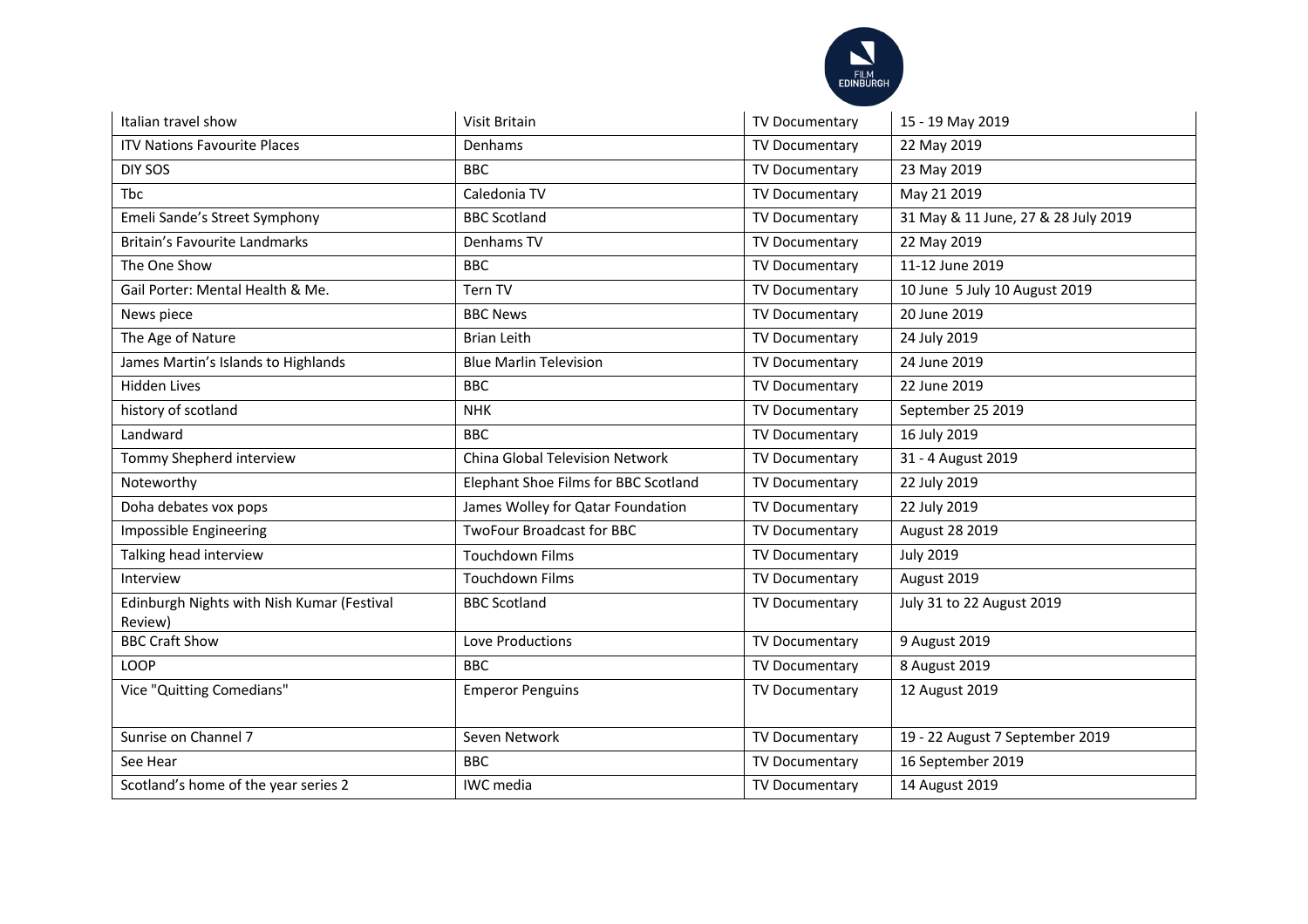

| Frankie Boyle's Tour of Scotland                                | <b>Two Rivers Media</b>                  | TV Documentary | 24 & 25 August 2019           |
|-----------------------------------------------------------------|------------------------------------------|----------------|-------------------------------|
| Loop                                                            | <b>BBC Scotland</b>                      | TV Documentary | 26 August 2019                |
| Quest's World of Wonder                                         | <b>CNN</b>                               | TV Documentary | September 4 + 7 2019          |
| <b>BBC Bitesize</b>                                             | <b>Bright Button Productions for BBC</b> | TV Documentary | 28 September 2019             |
| Live broadcast                                                  | <b>BBC News</b>                          | TV Documentary | 11 September 2019             |
| The Big Scottish Book Club                                      | <b>IWC Media for BBC Scotland</b>        | TV Documentary | 26 September 2019             |
| untitled football project                                       | <b>Two Rivers</b>                        | TV Documentary | September 22 2019             |
| Hearts v Hibs derby                                             | Batcam                                   | TV Documentary | September 22, 29 2019         |
| A Night at the Museum                                           | <b>Firecrest Films</b>                   | TV Documentary | 6 October 2019                |
| Viajeras Con B                                                  | Secuoya Contenidos                       | TV Documentary | October 23 2019               |
| Wonderful World of Chocolate                                    | Viacom Studios UK                        | TV Documentary | 8 & 9 October 2019            |
| Are You Smarter                                                 | Freemantle Media                         | TV Documentary | 14 & 15 October 2019          |
| UnXplained (History Channel)                                    | Prometheus Studios inc                   | TV Documentary | 23 October 2019               |
| How the Victorians Built Britain, with Michael<br><b>Buerke</b> | <b>October Films</b>                     | TV Documentary | October 25 & 22 November 2019 |
| The One Show water tasters                                      | <b>BBC Studios</b>                       | TV Documentary | October 30 2019               |
| Grand Designs - Joppa 2019/20                                   | <b>Boundless for Channel 4</b>           | TV Documentary | November 5-6 2019             |
| Robert Burns Documentary                                        | <b>STV</b>                               | TV Documentary | November 2019                 |
| The Write Way                                                   | Troy TV                                  | TV Documentary | 8 November 2019               |
| <b>Election Filming</b>                                         | <b>ITV</b>                               | TV Documentary | 15 November 2019              |
| Mind Yourself                                                   | <b>Barcroft Studios</b>                  | TV Documentary | 26 or 27 November 2019        |
| Queen Anne documentary                                          | <b>BBC Studios</b>                       | TV Documentary | 18 November 2019              |
| Job Swap                                                        | Constantin Entertainment                 | TV Documentary | 2 - 6 December 2019           |
| The One Show                                                    | <b>BBC</b>                               | TV Documentary | 21 November 2019              |
| Earth: the first 100 million years (taster)                     | Two Rivers Media                         | TV Documentary | 29 November 2019              |
| climate striker doc                                             | Finestripe                               | TV Documentary | 29 November 2019              |
| How To Spend It Well On Holiday (working title)                 | <b>RDF Television</b>                    | TV Documentary | 13 - 16 December 2019         |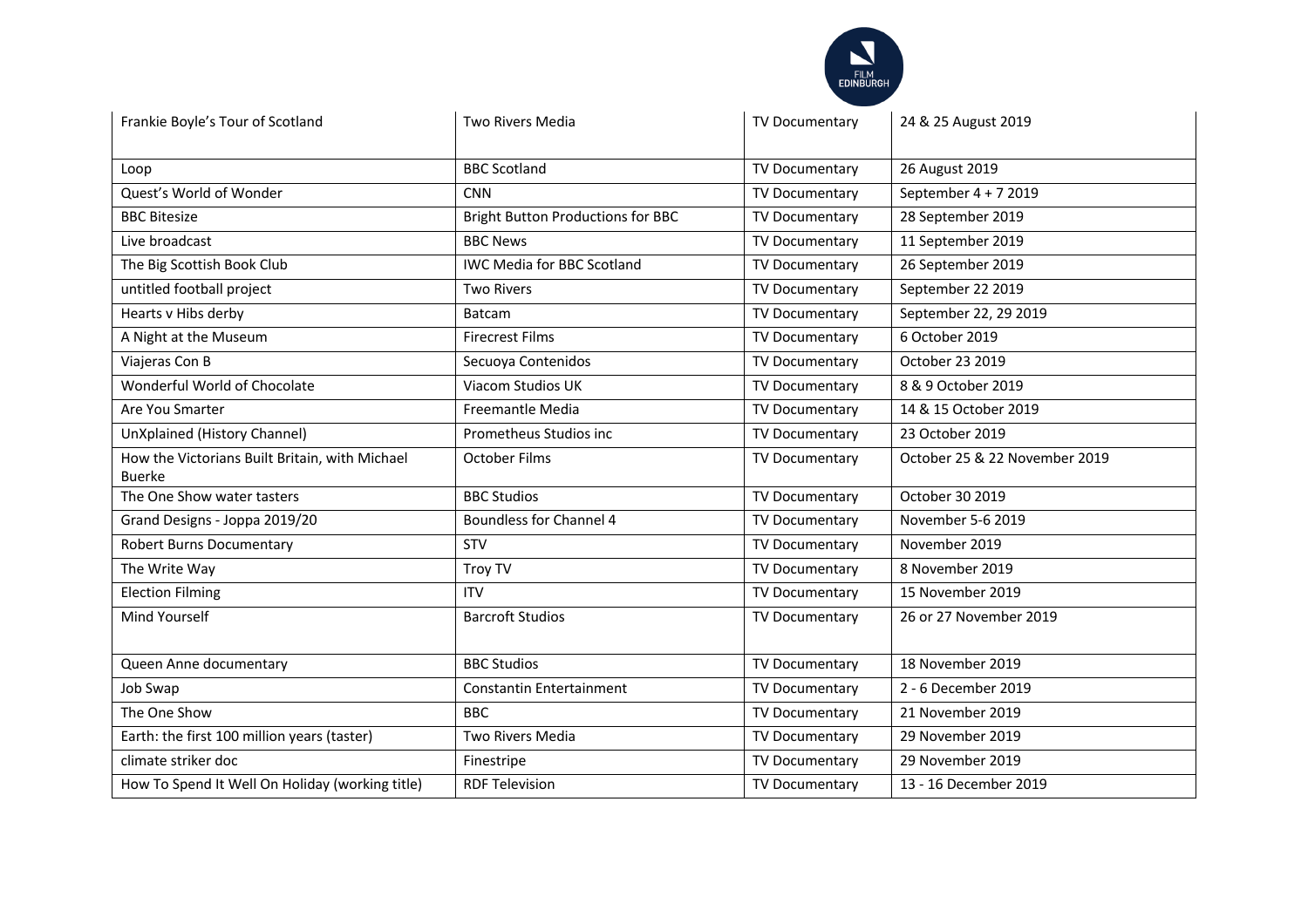

| The Scots Asians                   | Caledonia TV                                           | TV Documentary                   | 21 May 2019                                          |
|------------------------------------|--------------------------------------------------------|----------------------------------|------------------------------------------------------|
| Rob Riggle: Global Investigator    | Anomaly Entertainment for Discovery                    | TV Documentary                   | 2 July 2019                                          |
| History of Golf                    | <b>Golf Channel</b>                                    | TV Documentary                   | 12 July 2019                                         |
| Belgravia                          | Carnival for ITV                                       | <b>TV Drama</b>                  | June 10 - July 10 2019                               |
| Dia Adelia                         | Dia Adelia                                             | TV Drama                         | 17 - 31 January 2019                                 |
| Guilt                              | Expectation Entertainment/ BBC Scotland                | <b>TV Drama</b>                  | Mon 20 Tue 21 May 2019                               |
| Outlander season 5                 | Leftbank / Starz/ Sony                                 | <b>TV Drama</b>                  | 1 May, July 17-18, September 2019                    |
| The Last kingdom                   | Netflix                                                | <b>TV Drama</b>                  | 11 May 2019                                          |
| Vera                               | <b>ITV</b>                                             | <b>TV Drama</b>                  | 10-15 Jun 2019                                       |
| Elizabeth is Missing               | STV for BBC                                            | <b>TV Drama</b>                  | 16 August 2019                                       |
| <b>The Greatest Dancer</b>         | Thames TV for BBC                                      | TV Light<br>entertainment        | January 10 2019                                      |
| Great British Bake Off 2019        | Love Productions                                       | <b>TV Light</b><br>entertainment | January 22 2019                                      |
| View from the Terrace              | <b>Studio Something</b>                                | TV Light<br>entertainment        | January 21 - 10 May 2019                             |
| Bargain Hunt                       | <b>BBC</b>                                             | TV Light<br>entertainment        | February 2019                                        |
| Saturday Kitchen                   | Cactus TV                                              | TV Light<br>entertainment        | February 18 2019                                     |
| Scot Squad                         | The Comedy Unit / Barry Laird                          | <b>TV Light</b><br>entertainment | 13-15 March 2019                                     |
| Test Drive series 2 quiz show      | <b>Bandicoots Scotland for BBC Scotland</b><br>channel | TV Light<br>entertainment        | 2, 3, 4, 9, 10, 11 April 2019                        |
| Debate Night                       | <b>Mentorn Media</b>                                   | TV Light<br>entertainment        | 9 March 2019                                         |
| Comedy Underground                 | <b>Bees Nees</b>                                       | TV Light<br>entertainment        | 24 March 2019                                        |
| Walking Britain's Lost Railways    | Rumpus Media                                           | <b>TV Light</b><br>entertainment | 6 May 2019                                           |
| The World's most beautiful Railway | Flint TV for More4                                     | <b>TV Light</b><br>entertainment | 1, 8-10, 17-18, 26 May, 1, 8, 22 and 27 June<br>2019 |